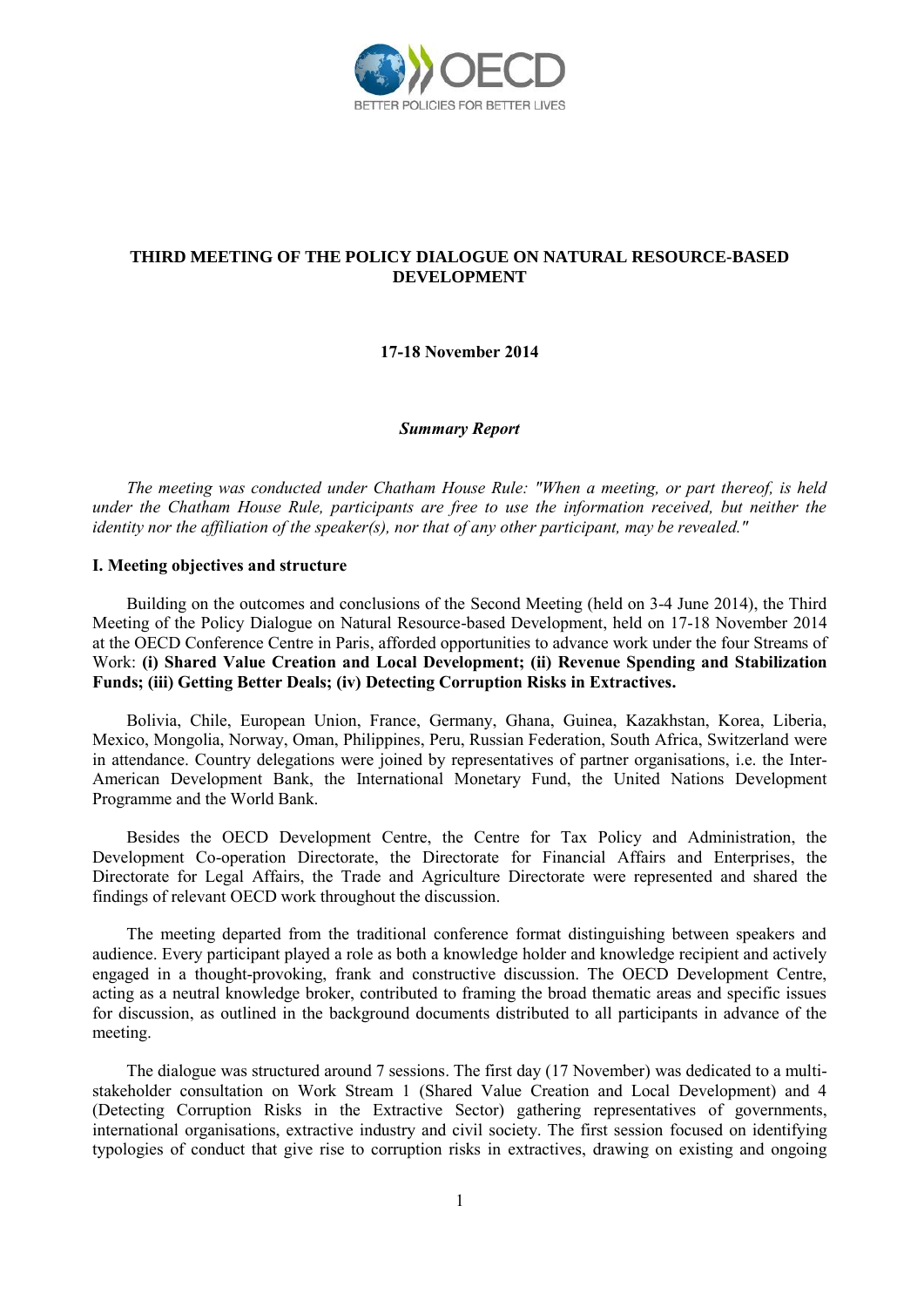

work by the G20, the OECD, UNDP and the World Bank. During the second session, representatives of the oil and gas industry shared the preliminary results of a mapping exercise showing opportunities for linkage development and local value creation in the oil  $\&$  gas sector. The third session featured a discussion on horizontal and forward linkages, to appreciate how extractives interact with the rest of the economy. The last session offered the opportunity to seek feedback on the zero draft *Operational Framework on Public-Private Collaboration for Shared Resource-based Value Creation*.

The second day (18 November) featured intergovernmental sessions. Session 5 focused on Work Stream 3 (Getting Better Deals) with a discussion around identifying the methodology to help countries determine appropriate prices for minerals. Session 6 offered the opportunity to review the conceptual framework for the planned Country Reviews on Resource-based Value Creation. Session 7 focused on revenue spending issues.

#### **II. Summary of the Discussion and Conclusions**

#### **DAY 1 – 17 November**

H.E. Ambassador Hans-Juergen Heimsoeth, Chair of the Governing Board of the OECD Development Centre opened the meeting recalling the nature of the Policy Dialogue initiative, as well as the structure and objectives of the meeting, acknowledging the participation of a diverse range of actors and thanking participants for their continuous and constructive engagement in the process.

### **Work Stream 1 - Shared Value Creation and Local Development (Sessions 2, 3, 4 and 6)**

Sessions 2, 3, 4 and 6 were co-chaired by Hon. Deputy Minister of Operations Sam G. Russ, Ministry of Mines, Lands and Energy, Republic of Liberia and Mr Pål Arne Davidsen, Senior Adviser, Private Sector Development, Department for Economic Development, Gender and Governance, Norwegian Agency for Development Cooperation (Norad), Norway.

Participants noted that the use of the terminology ¨shared value creation¨ should be preferred over "local content development", as the former focuses on maximising the benefits from extractives, which is the common objective of this initiative, whereas the latter is too often closely associated with the different issue of maximising local content. The use of shared value creation involves recognition that all stakeholders are driven by different agendas that are not necessarily mutually exclusive, but that need to be progressively aligned.

### **Opportunities for linkage development in the extractive sector**

During the last meeting of the Policy Dialogue on 3-4 June 2014, participants called for a better understanding of opportunities for linkage development along the life cycle of extractive projects with a view to getting to a common vision around win-win opportunities for linkage development and shared value creation. The oil and gas industry shared a preliminary mapping of opportunities for linkage development in the hydrocarbons sector. It was reported that the lifecycle of oil and gas projects can be broadly divided into four main phases: exploration, development, operation and decommissioning. The *exploration* is a highly risky phase where companies' activities are faced with high uncertainties and fierce competition. During this phase, opportunities for linkage development tend to be limited, intermittent and short-term. Offshore exploration drilling for example will only last a few months and requires a limited number of workers. This phase is not the most favourable for the industry to support socio-economic development programmes. At this stage, it was recommended that efforts should focus on planning and building a long-term collaborative relationship with governments, in order for the oil and gas industry to seek to align its objectives on national industrial policies and economic development plans; undertake a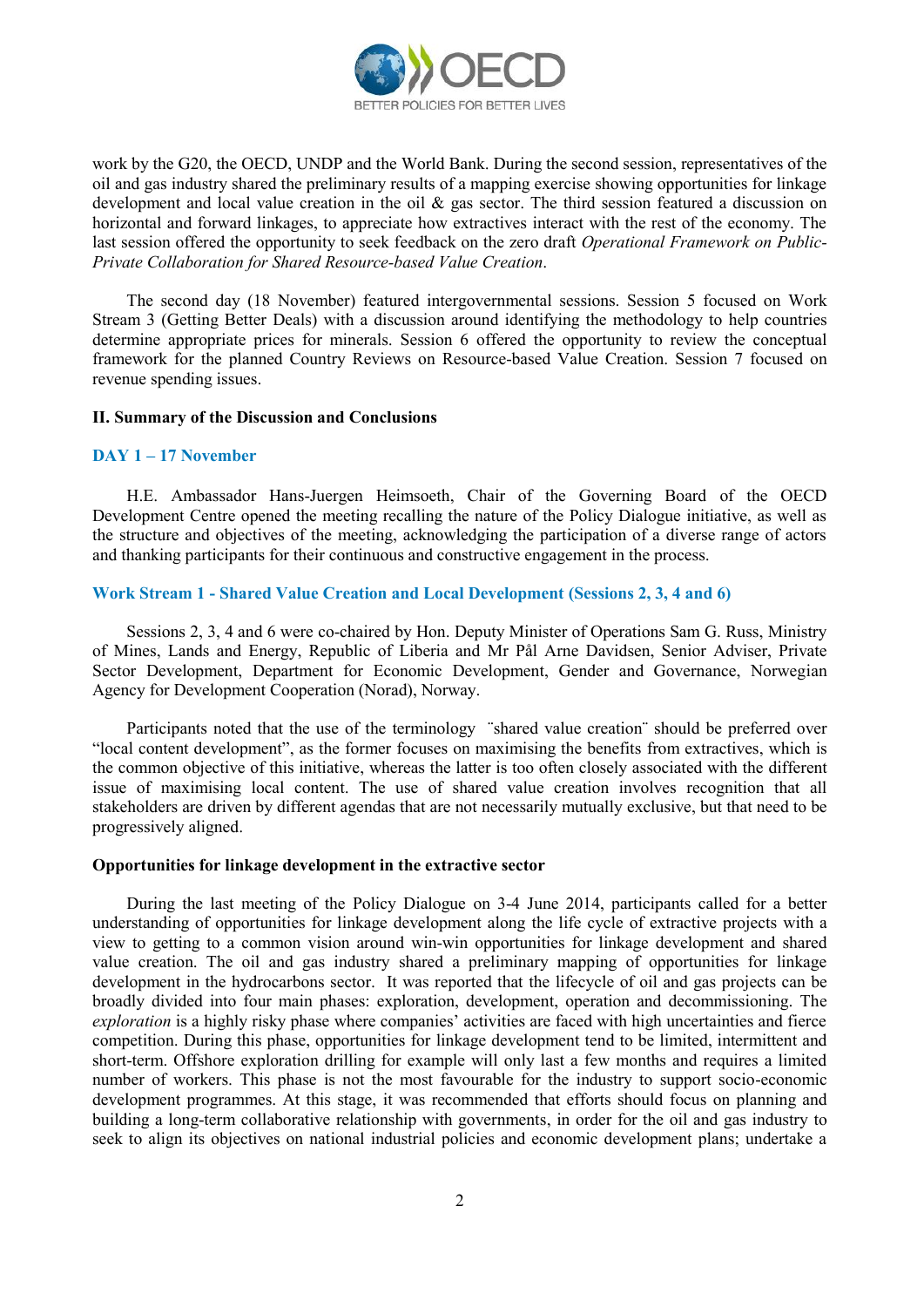

gap analysis assessing national education and training systems against current and future needs; develop reliable statistics and map out the existing local content and supplier landscape so as to inform strategic planning, skills upgrading and technical training activities. Such approach was applied successfully by Shell in South Africa and by Total in Uganda. Several interventions stressed the need to reassess the situation at hand and realign stakeholders' positions and priorities on an on-going basis as the project develops. Governments have a key coordination role to play in the early phase of the project in order to maximise the benefits for all stakeholders and respond to broader development challenges. In particular, though local employment opportunities are still low at this stage, it was pointed out that it is the responsibility of governments to manage expectations of the local population, get clear assurance from the private sector that extractive activities will bring socio-economic benefits to local communities and communicate effectively.

Many projects do not progress past exploration. If they do, they enter into the *development* phase, and in particular in the Concept Design and Front-End Engineering and Design sub-phase. Opportunities there mainly lie in off-site specialized engineering services. This is also at this stage that industries shall grasp the opportunity to integrate the local workforce and supply base in specifications for their future activities (construction and operations). This sub-phase shall condition the company's Final Investment Decision, a critical step by which the company decides to invest in the country for the next couple of decades. In the following sub-phase, construction, fabrication and assembly, opportunities for local value creation are high but tend to remain short-term (about 3 years). Government and inter-industry collaboration should be sought in order to build basic skills and competencies in local communities, plan the development of capacities of the workforce and SMEs in the oil and gas value chain and foster linkages with other oil gas projects and other sectors. At this stage, it is also essential to involve domestic suppliers so as to ensure gradual and sustainable skills building and upgrading. Oman offers an interesting example where local suppliers have been involved early on in the lifecycle of oil and gas projects to allow them to get ready to respond to the industry's emerging and evolving needs. The need to engage other stakeholders such as civil society organisations and donors in the early stages of extractive projects was further stressed so as to foster better tailoring and greater harmonisation of support programmes across donors and organisations and across sectors.

The *operation* phase is the longest phase that lasts 40 to 50 years on average and where opportunities for the local workforce or local suppliers are therefore longer term but require medium level skills compared to the development phase. This gives time for building up local capacity and fostering the gradual and deliberate development of globally competitive local workforce and suppliers. Collaboration among stakeholders should focus on closing capacity gaps and promoting innovation and diversification. In this regards, Enterprise Development Centres have been successfully set up by Tullow and Kosmos Energy in Ghana, BP in Azerbaijan and by Shell in Kazakhstan in conjunction with the government.

In these different phases, the main expected benefit for companies is a reduction in operational costs. However, such opportunity has to be assessed looking at the overall cost structure and balancing the longterm impact of not engaging into shared value creation activities on the operations of the company. Indeed, shared value activities can contribute to increasing costs of building skills, infrastructure, etc., on the one hand but reduce the costs of transportation, storage, etc., on the other hand. This has been the approach followed by Anglo American for its local procurement policy in Brazil which led to give preference to local sourcing for certain goods over import. Moreover, industry representatives underlined the importance of fostering pan-industry collaboration to avoid that one company or one sector concentrate the bulk of skilled workers hired in one region, which would put additional stress and pressure on operations.

The last phase of *decommissioning* should be integrated early on in the planning and strategic thinking on shared value creation so as not to create a vacuum in the economy that cannot be absorbed by other sectors of the economy once oil and gas projects are phased out. It was stressed on several occasions that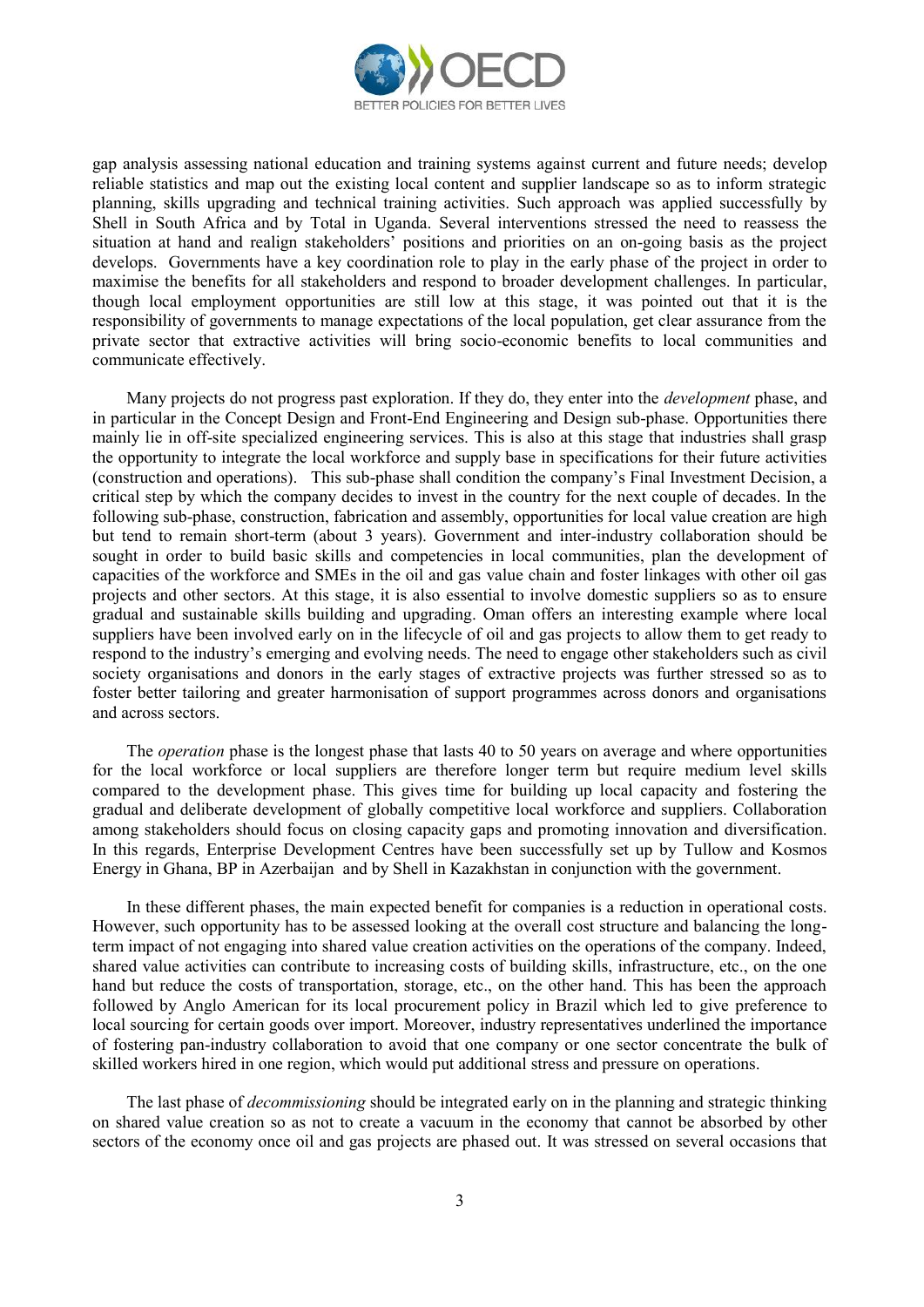

governments should address from the beginning the issue of having regional specialised enclaves depending only on one big project, resulting in large migration flows pouring in or out of the region, following the starting or phasing out of the project. The role of governments here is essential to put in place the enabling conditions for effective shared value creation and integrated territorial, socio-economic development, also addressing the potential negative effects of extractive activities. The need to plan strategically for skill building and upgrading, infrastructure development, and economic diversification was emphasised on several occasions during the discussion. Kazakhstan, for example, has developed a plan for the retraining and redeployment of the local workforce currently employed in big oil and gas field projects that should be phased out by 2070. Participants stressed that governments have a coordination role to play in managing this post-project phase by promoting regional development and favouring economic diversification through cross-industry linkages. In Guinea, for instance, the government requires mining companies to work in collaboration with other industries to develop activities such as aquaculture, agriculture, in the vicinity of mining sites. Other strategies followed by countries such as Brazil, Chile or Kazakhstan rely on the country's ability to develop and export globally competitive services.

These elements involving broader national and cross-sectoral considerations should be taken into account if in-country value creation is to be promoted in a sustainable and long-term manner. This echoes a major concern expressed by most participants during the discussions. One participant cited the case of a social development project in Guinea where the lack of long term vision contributed to hindering and questioning the project's viability. The national bauxite company had agreed to finance the provision of generators and fuel to give access to electricity to local communities. Yet, in the long run, this proved to bring too much of a financial burden on the company and had to be stopped. This illustrates the importance of adopting from the beginning a long-term approach to define sustainable long-term goals and associated activities.

Ghana also provides an illustrative case of a country that has recently moved away from a focus on short term gains based on maximisation of resource revenues towards a longer term approach focused on in-country value creation. It was reported that until 2007 that marked the discovery of new oil fields, the government's priority used to be on fast tracking production and spending taxes and royalties for development with little attention to in-country broad-based value creation. This led to a situation where local industry participation was stagnating below 5% and the oil and gas sector mainly relied on imports for the provision of goods and services. These poor results prompted the government to rethink its strategy vis-à-vis the oil and gas sector following new oil discoveries in the Gulf of Guinea. Ghana passed the Petroleum Local Content and Local Participation Regulations in 2013 that provided for preference clauses and local content obligations for main contractors and international suppliers of goods and services in the petroleum sector. It also stipulated the establishment of a local content fund in order to offer financing opportunities to domestic suppliers and support the development of processing activities. Moreover, Ghana carried out a mapping of all activities around the oil and gas value chain and ranked them according to their potential for value added and for employment. It appears that the best opportunities within reach for Ghana lied in logistics, warehousing facilities, fabrication and construction. The objectives pursued by the government in terms of in-country value creation were four-fold: maximise local value in the supply of goods and services, increase employment of Ghanaian professionals, facilitate technology and skills transfer through R&D and training, encourage local participation in the oil & gas value chain through equity holding and management participation. Various measures were put in place in order to facilitate access to bidding processes by domestic suppliers such as establishing an on-line tender and bidding system; periodically publishing procurement plans; designing specific tenders for the local market; providing feedback to unsuccessful local companies in contracts awarded; facilitating relationships between large international firms and local firms through workshops, fairs and seminars ; identifying capabilities and gaps and building capacity of local service providers to be competitive in tendering processes to meet industry standards; encourage unbundling of major projects. Fiscal incentives tied to objectives of minimum in-country spending or local employment were offered to main contractors and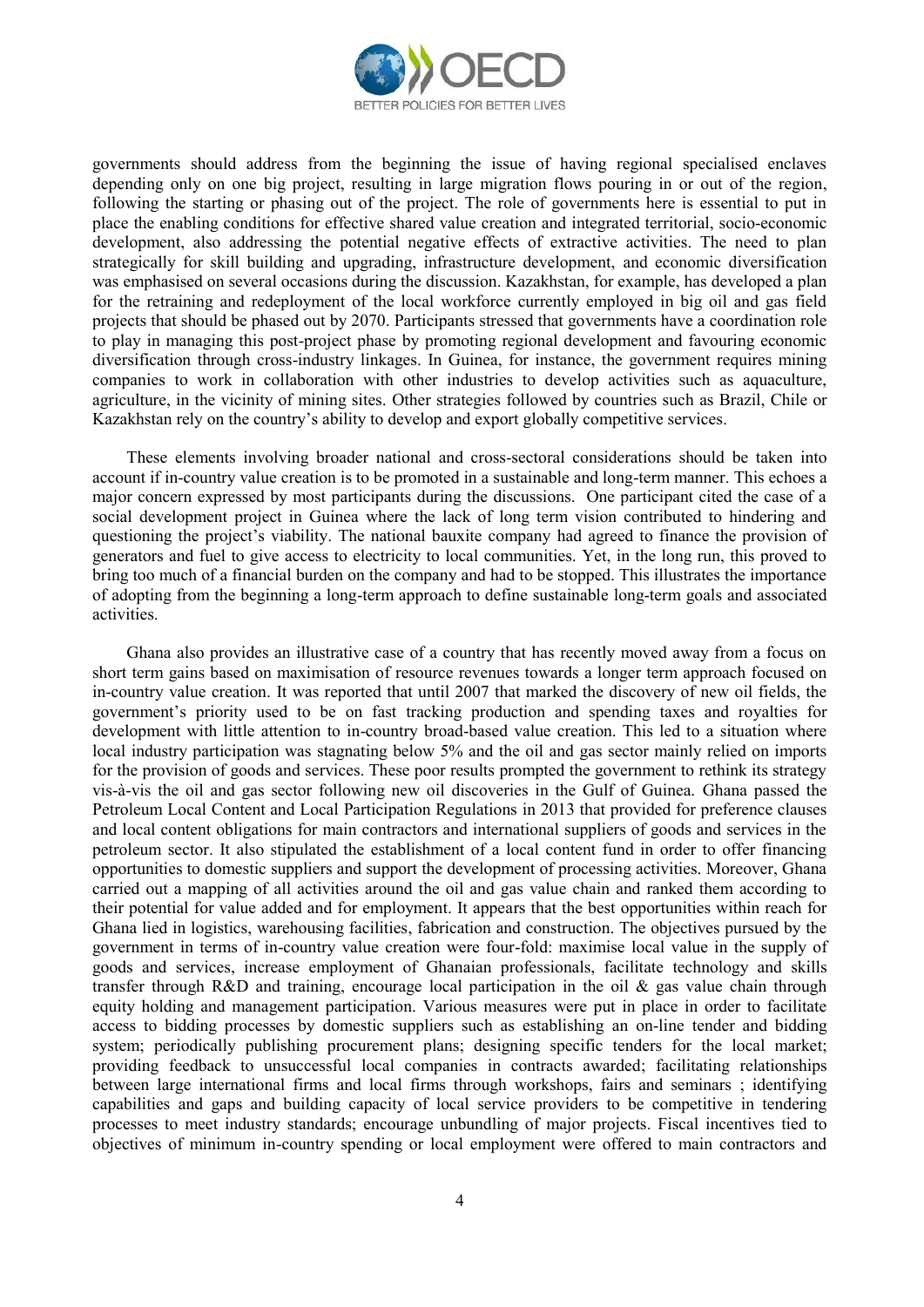

international suppliers in order to achieve objectives of local value creation while preserving the ability to attract investment. It was observed that as a result of the country's ongoing efforts, Ghana is increasingly becoming an attractive hub for upstream operations within the West African sub-region. Moreover, the country is now striving to move down the value chain and encourage Ghanaian companies to position themselves in the petrochemical industry. The focus has been so far on gas processing related activities (power generation, fertiliser and urea production, petrochemicals: methanol, ethylene and liquefied petroleum gas production) with a view to reducing the energy bill, eliminating gas flaring and limiting LNG exports. Yet, despite significant investment and improvement in linkage development along the oil and gas value chain, Ghana still faces the challenge of deepening these linkages, i.e. extending the domestic value to locally processed/beneficiated outputs due to fronting issues (shell companies registered locally so as to comply with local content requirements), the prevalence of import over local manufacturing, and the proliferation of unstructured companies.

The case of Botswana is documented in the recent OECD publication *Export Restrictions in Raw Materials Trade: Facts, Fallacies and Better Practices<sup>1</sup> .* It highlights in particular how the government has managed to drive an ambitious in-country value creation agenda to build a downstream local diamond industry. Botswana produces approximately 25-30% of the world's gem-quality diamonds. In the early 1970s, when mining activity commenced, the government of Botswana entered into a joint venture with De Beers, named Debswana. The profit sharing agreement at the time was 15-85% which was increased to 50% in 1975 once production was underway. The government of Botswana has managed its relationship with De Beers strategically. In the early days of Botswana's diamond production, the 1970s and 1980s, negotiations concentrated on obtaining a greater share of the revenue from its natural resource. In the late 1980s and 1990s, the government took advantage of its leverage in the joint venture to increase its management capacity, including by obtaining a 15%-share in De Beers and two seats on the Board of Directors of the global firm. It thereby obtained access to the highest levels of experience and strategic business acumen in the industry. Since the late 1990s, Botswana has advanced on its priority of creating a Diamond Hub in Gaborone, with the ensuing employment potential and the establishment of an independent marketing channel outside of the De Beers Diamond Trading Company (DTC) marketing structure. Opportunities for local employment of semi-skilled labour were identified in the intermediate stages of processing (sorting, aggregation, cutting and polishing). Besides, these stages do not require the substantial long-term capital investments necessary in the upstream portion of the value chain (mining and recovery) nor the network of retail outlets and industry-specific commercial knowledge of the downstream (retail) portion of the value chain. In 2004, the renewal of two 25-year mining licenses with De Beers provided the forum for the government to negotiate the opening of sorting and valuing operations in Gaborone. Since 2008, the entirety of Botswana's diamond production were sorted and valued. Gaborone hosts the world's largest sorting and valuing facility that employs 400 people. It has opened a Diamond Academy to train sorters and valuing staff. Since 2007, 10% of Botswana's diamonds are sold locally to firms that have set up cutting and polishing factories in the country. The incentive to firms to do this was to profit from a less competitive access to the best diamonds. They have a better chance of obtaining the amount and kind of stones that they desire by purchasing directly in Botswana and opening a cutting and polishing facility there. An industry grew around this activity that now employs 3500 people. The government has also negotiated, in its selling contract with De Beers, to bring the entirety of De Beers diamond selling operations to Gaborone at the end of 2013. This move seems unprecedented. Approximately 30% of the world's rough diamonds are now sold in Gaborone at ten rough diamond buyers' meetings each year. A few participants drew attention on the specificities of the Botswana experience, making it difficult to draw lessons for peer countries: i.e. the monopolistic structure of the diamond sector in Botswana, the joint-venture model non-applicable in the oil sector where the cash call required to enter is too high, the market size and quality of diamonds, the country's historical, political and

<sup>&</sup>lt;sup>11</sup> OECD (2014), *Export Restrictions in Raw Materials Trade: Facts, Fallacies and Better Practices, OECD* Publishing*.* <http://www.oecd.org/tad/benefitlib/export-restrictions-raw-materials.htm>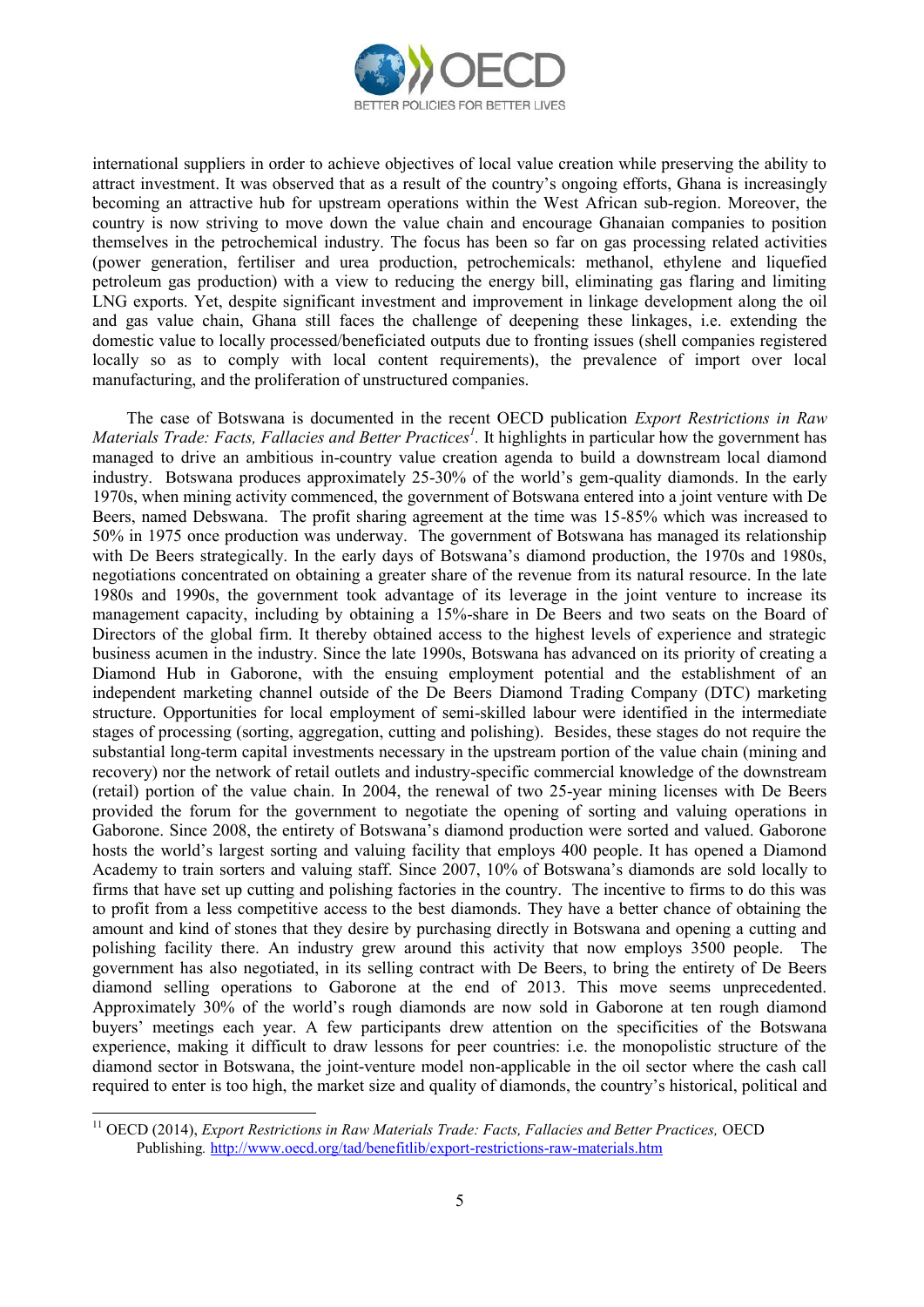

demographic characteristics (light colonial footprint, overall good governance and relative absence of corruption, a cohesive political elite, small population size, etc.). Yet, key success factors appear to include a heavy investment in the relationship with De Beers and commitment to intimately understand the needs of the sector, a strong focus on capacity building, an active participation governance structure, prudent management through a step-by-step gradual approach, political and regulatory stability.

With its recent ambitious energy reform, Mexico also offers interesting prospects for in-country value creation in the long term. This reform came as a response to severe drops in the country's oil production and competitiveness erosion due to lack of investment and innovation. Moreover, Mexico foresees great development prospects in deep water drilling and non-conventional oil which will require investment in technology and innovation. The reform was adopted in 2012 and aims primarily at enhancing economic competitiveness, strengthening the regulatory framework, reinforcing energy security and fostering transition towards renewables. More specifically, the reform provides for general orientations and measures with regard to in-country value creation. Those aim at achieving both short-term objectives of job creation and growth and middle- to longer-term goals of building a local industrial base. The government has set differentiated objectives according the activity segment and the type of operations based on an assessment of existing local capacities and gaps. For deep water drilling where expertise still needs to be developed, Mexico will promote an approach similar to that of Norway based on technology transfer. The objective is to attract a total investment of up to 700 billion US Dollars for the electricity sector and 600 billion US Dollars for hydrocarbons within 10 years and create half a million more formal jobs by 2018, and 2.5 million by 2025. It is anticipated that GDP in Mexico will grow by 1 percent by 2025 and that oil production will increase by 2.5 million barrels per day at present to 3 million in 2018 and 3.5 million by 2025.

### **Public-private collaboration for shared resource-based value creation**

After discussing the "what to do", participants embarked on an in-depth discussion on the "how to" and were invited to comment and provide feedback on a zero draft *Operational Framework on Public-Private Collaboration for Shared Resource-based Value Creation*.

Previous consultations of the Policy Dialogue made it clear that the nature of the bottlenecks and constraints to shared value creation (e.g. lack of skills, insufficient technological and innovation capabilities, inadequate local infrastructures, weak local institutions) could only find a solution in a longterm collaborative approach with clear attribution of roles and responsibilities and continuous engagement from all parties. The zero draft *Operational Framework* aims at articulating the sequencing of actions to assist with the formulation and implementation of collaborative approaches to shared resource-based value creation and sketch out the roles and responsibilities of governments and extractives industries. It provides examples of shared governance mechanisms designed to improve efficiency and foster participation which should be further enriched, drawing on country experiences and existing practices.

The document identifies six main steps in the building of a public-private collaborative approach to shared value creation:

 *Adopt a comprehensive long-term vision, behaving strategically to build resource-based competitive economies and create shared value*. It is the responsibility of governments to provide stable, predictable and transparent policy frameworks, including sound macro-economic management. Governments define the role of the extractive sector and its expected contribution to the achievement of long-term strategic goals, including through appropriate policies in support of sustainable development. Political leadership should first ensure a coherent, comprehensive "whole-of-government" approach to shared resource-based value creation. While ownership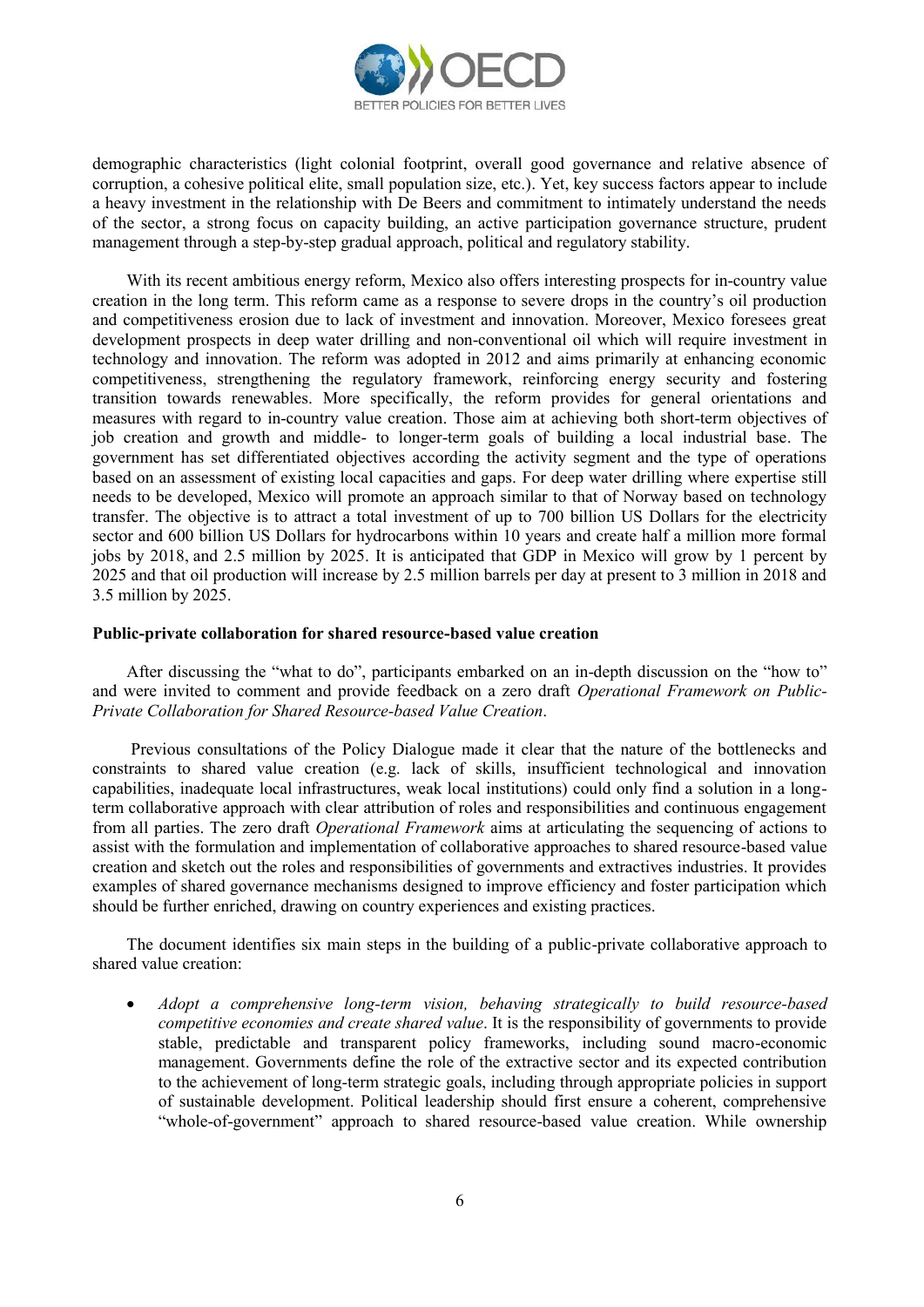

should reside in government to ensure clear accountability, the governance of the strategy should be more inclusive and involve government as well as non-government stakeholders.

- *Build an empirical basis to inform decision-making through an inclusive participatory process.* As demand varies significantly over the lifecycle of extractives projects, building a common understanding of the local context, as well as the needs, pace and scheduling of projects is crucial to leverage the potential for maximising socio-economic benefits. Early collective assessment of the sector's needs, opportunities for building complementarities with other sectors, through systemic linkages between productive activities, and gaps is crucial to determine where and how value can be created. Preliminary screening and data collection should inform any course of action, including the choice of the appropriate measures and type of instruments to promote resource-based shared value creation. Capacity constraints define the level of benefits that can be captured at a given point in time.
- *Prioritise "quick wins" and leveraging other opportunity areas for long-term collaboration*. Opportunities for in-country value creation may be found in sector-specific areas such as local supply chain development or local workforce development but they may also well cover crosssectoral issues, such as putting in place enabling conditions for development across sectors (e.g. infrastructure, SMEs financing, education, etc.) or activities that allow for the development of new products and new areas of comparative advantage. A gradual and phased approach should be favoured with the sequencing and progressive introduction of measures and initiatives at a realistic pace. An initial focus on quick wins and low hanging fruits can help create momentum while planning and putting in place the conditions for mid- and longer-term initiatives.
- *Create an enabling business environment.* Build skills, support enterprise development in selected areas with the highest potential to spawn new comparative advantage, promote technological innovation and multi-purpose infrastructure.
- *Create a monitoring and evaluation system.* Assess performance against identified shared goals and milestones and ensure commitment to delivery from different stakeholders. To the extent possible, the system should aim to capture the different dimensions of shared value creation, including cross-sectoral spin-off benefits. A standardised methodology for performance measurement should be developed in order to ensure consistency and comparability of results.
- *Regularly reviewing strategy and adapting to changing circumstances.* The strategy should be regularly reviewed to reflect changes in the operating environment and adjusted in light of progress made and lessons learned (what is working and what is not). Effective and structured communication around the strategy is crucial to create mind-set change and ensure engagement and continuous commitment from different stakeholders.

Participants welcomed the draft *Operational Framework* and recommended further addressing the roles of other stakeholders such as civil society, local communities and local authorities. It was also stressed that industry does not constitute a homogenous group as the needs, priorities and levers for action may be different for a small operating company compared to big multinationals. Participants further suggested differentiating opportunities for collaboration around the different phases of the project and providing concrete examples and case studies to identify and codify the practices and mechanisms that have been successful in triggering a shift in the mindset from a mere transactional relationship to continuous and constructive engagement of all parties.

The consultation provided the opportunity to start sharing examples of practices in Chile. One participant reported about the experience of a company operating since 2000 in one of the world´s largest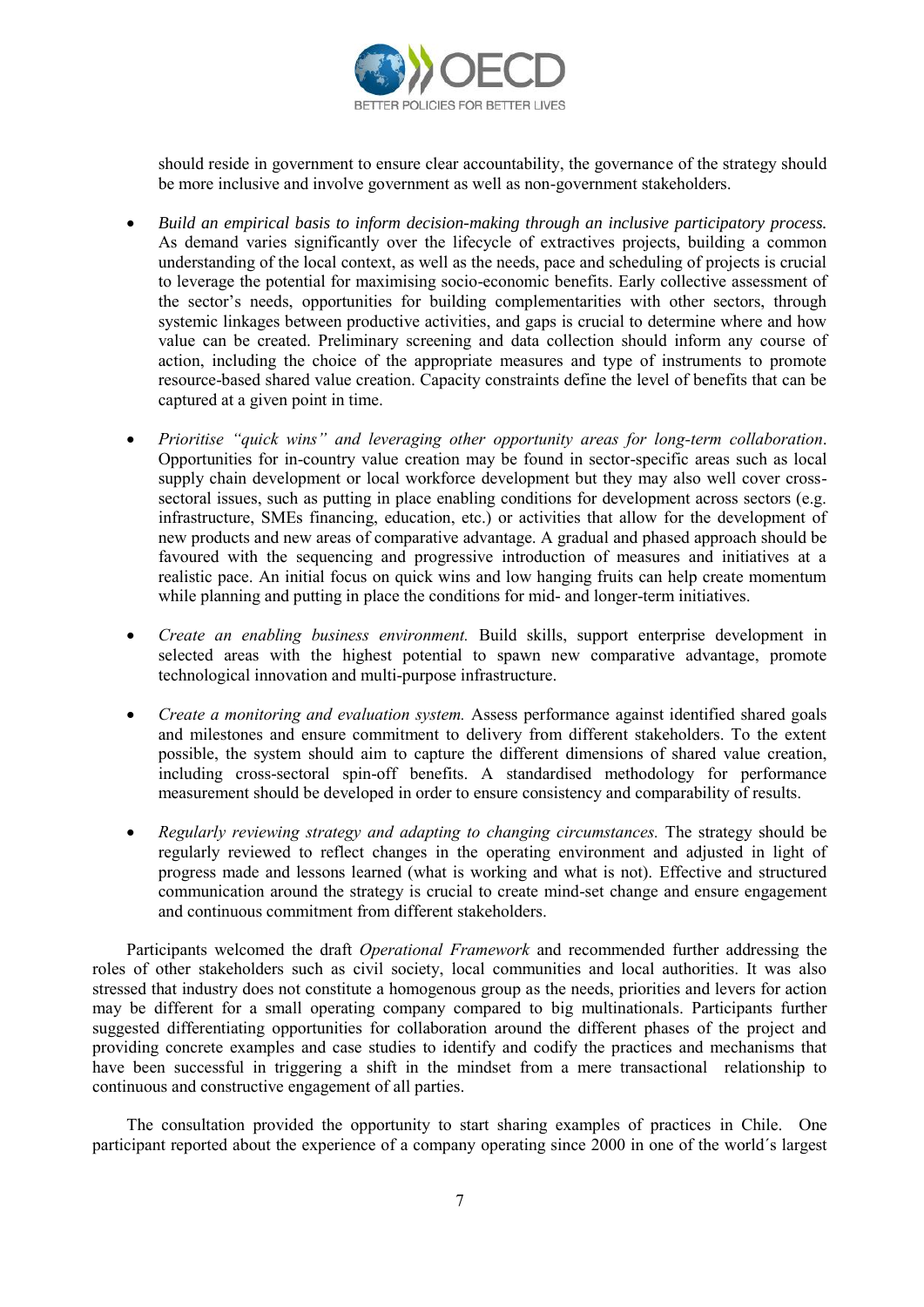

copper mining sites in Chile. The company has engaged with local communities from the start. Yet, its approach has been so far reactive, focused on risks and based on a bilateral relationship with each community, which partly contributed to inhibiting government action rather than encouraging integrated and long-term vision for territorial development. This strategy has not proved successful in terms of achieving tangible societal and business outcomes and resolving or preventing conflicts and tensions. The company therefore started about a year ago working on a new strategy for managing the relationship with the state and local communities and creating higher value for all stakeholders. The company made a proposal to the government for the creation of a governance mechanism in order to foster continuous and constructive dialogue on territorial development issues involving all relevant stakeholders. The dialogue was intended to build a common vision for the development of the territory, develop innovative solutions to socio-technical controversies (e.g. resource management such as land, water, energy) through the involvement of experts and build social capital through better integration of communities' demands and more effective, efficient and transparent social investments. It was proposed that the process would be led by the mayor designating a mixed taskforce composed of representatives from different categories of stakeholders. The work of the taskforce would be supported by a technical committee composed of representatives of the municipality and the companies operating on the territory. Citizens' participation would be promoted through the creation of a committee regularly interacting with the taskforce and participating in the implementation of the projects. The process should lead to the definition of an implementation plan with a clear identification of roles and responsibilities. The prospects of such undertaking look promising. Key success factors will involve: the willingness of the company to acknowledge the existence of a conflicting situation, share power and invest significant resources, the willingness of the government to engage at the local and national level, the quality of the process (representativeness, transparency, continuity and consistency in time, technical robustness, etc.), capacity to align objectives and articulate a common vision for territorial development.

### **Country Reviews on Shared Resource-based Value Creation**

Participating countries had agreed in June to support the generation and systematisation of knowledge around opportunities for shared value creation with evidence-based analysis at country level, involving Knowledge Peers, in order to shape tailored solutions and customise approaches to specific contexts. The OECD *Country Reviews on Shared Resource-based Value Creation* are intended to fulfil this objective. Participants discussed and endorsed the conceptual framework circulated prior to the meeting.

Participants recognised that compared to other country-based initiatives and analysis, the *Reviews* will have the advantage of being integral part of the Policy Dialogue process, thus providing access to a large and diverse pool of expertise within and outside the OECD and experiences from member and partner governments, industries, civil society organisations and international organisations involved in the initiative. The discussion also emphasised that the scope of the analysis could be tailored to countries' specific context, priorities and needs. For example, the *Review* could have a specific territorial focus on regions or provinces or type of resources. This would also help select Knowledge Peers and match their experience against specific territorial development challenges.

### Work Stream 2 – Revenue Spending and Stabilisation Funds (Session 7)

The session was chaired by H. E. Vice-Minister Ms Madina Abylkassymova, Ministry of National Economy, Republic of Kazakhstan.

## **Update on the comparative analysis of the performance of stabilisation funds**

Participants received the revised draft questionnaire on stabilisation funds and public investment options reflecting the comments and feedback received at the last meeting of the Policy Dialogue on 3-4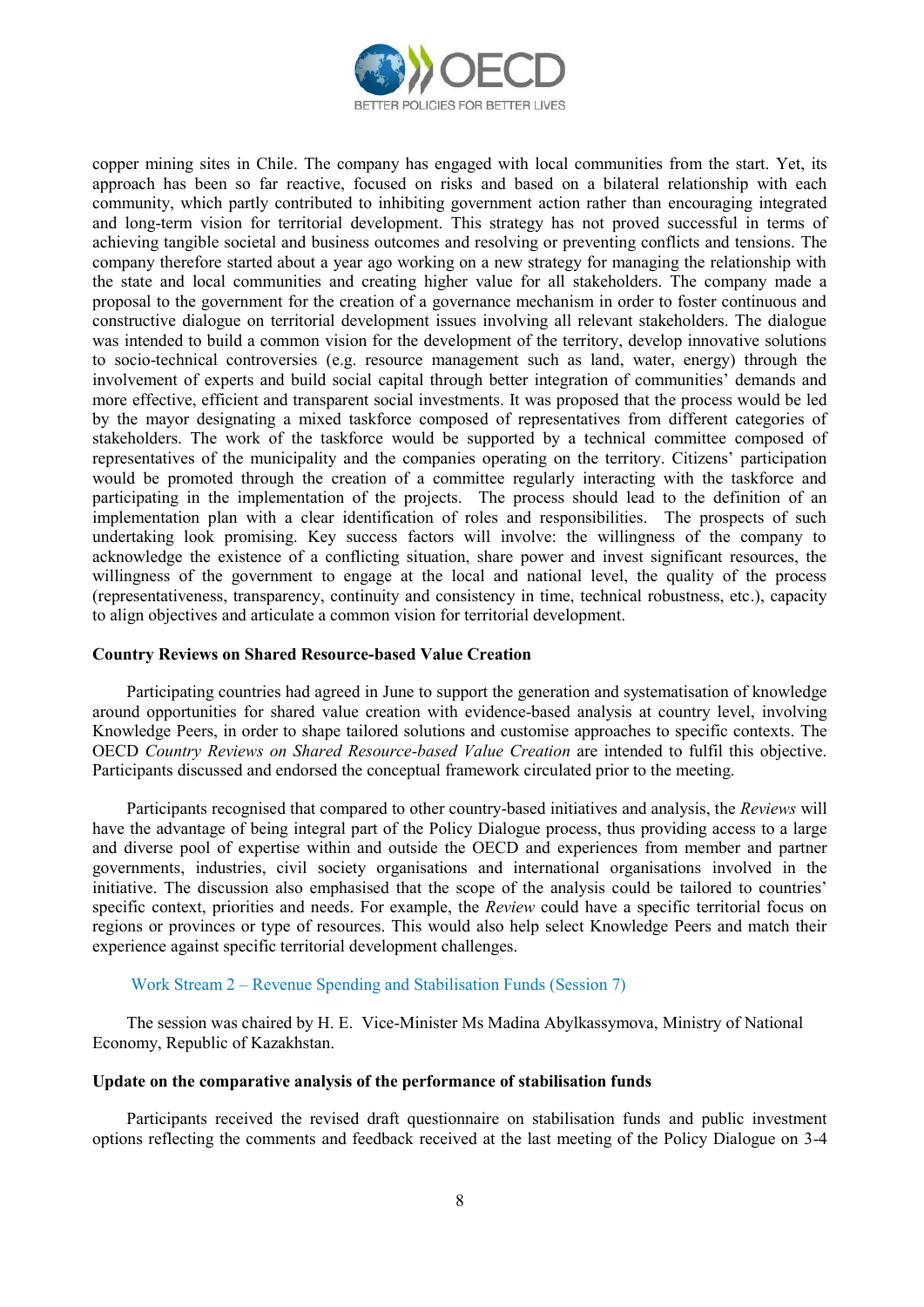

June 2014. The questionnaire was considered approved and it was agreed to move forward with the comparative analysis of the performance of stabilisation funds and public investment options with willing countries.

### **Leveraging resource revenue spending for sustainable, broad-based and inclusive development**

The session was dedicated to an in-depth discussion on the management and distribution resource revenues drawing in particular on the experiences of Philippines, Mexico and Kazakhstan. Spending choices and priorities as well as the associated allocation schemes and mechanisms, in particular devolution schemes in the case of Philippines and resource funds in the case of Mexico and Kazakhstan were discussed as well as the contextual factors and particular circumstances accounting for such choices.

The Philippines collect a diverse range of national and local taxes and fees from the extractive industries: income tax, excise tax, royalties, customs duties, income taxes, local taxes and fees, transportation and fees, and for oil and gas, government share in profit. In 2012, the taxes collected amounted in total to \$1.3 billion<sup>2</sup> from the companies engaged in mining and oil and gas, of which the amount of \$0.1 billion was collected directly by various local government units (LGUs). Under the 1991 Local Government Code (LGC), LGUs are given the power and authority to generate their own sources of revenues and levy taxes, fees, and charges, in accordance with the guidelines and limitations provided by Congress and the basic rules governing local autonomy. In addition, LGUs receives a share of the national taxes. National government transfers called internal revenue allotments (IRA) are the largest source of external revenues of the LGUs which represents on average twice the amount levied by LGUs. Similarly, LGUs are entitled to a share in the proceeds generated by the utilization and development of the national wealth within their respective areas. On the expenditures' side, the LGUs are responsible for providing basic services such as health care, social welfare, agricultural extension or environmental protection. They are also tasked with ensuring provision and maintenance of local infrastructure facilities.

For LGUs hosting mining, forestry or natural gas reserves, the LGC provides that these LGUs are entitled to receive a 40% share of the gross amount of revenue collected by the national government in the preceding fiscal year "from mining taxes, royalties, forestry and fishery charges, and such other taxes, fees or charges, including related surcharges, interests, or fines, and from its share in any co-production, joint venture or production sharing agreement in the utilization and development of national wealth within their territorial jurisdiction". The allocation rules follow the following scheme:

- $\bullet$  If the natural resources are located within one province, 20% goes to the province, 45% to the component city or municipality, and 35% to the barangay (which is the smallest unit of government in the Philippines);
- If the natural resources are located in a highly urbanized or independent component city, the city gets 65% and the barangay 35%;
- If the natural resources are located in two or more provinces, or in two or more component cities, independent component cities, highly urbanized cities or municipalities, or two or more barangays, their respective shares shall be computed on the basis of population (70%) and land area (30%)

For the oil and gas sector, Section 8 of the Presidential Decree  $n^{\circ}$  910<sup>3</sup> provides for the creation of a Special Fund where "all fees, revenues and receipts from any and all sources including receipts from

  $2^2$  Data from 36 participating entities in forthcoming PH-EITI country report for 2012.

<sup>&</sup>lt;sup>3</sup> [http://www.lawphil.net/statutes/presdecs/pd1976/pd\\_910\\_1976.html](http://www.lawphil.net/statutes/presdecs/pd1976/pd_910_1976.html)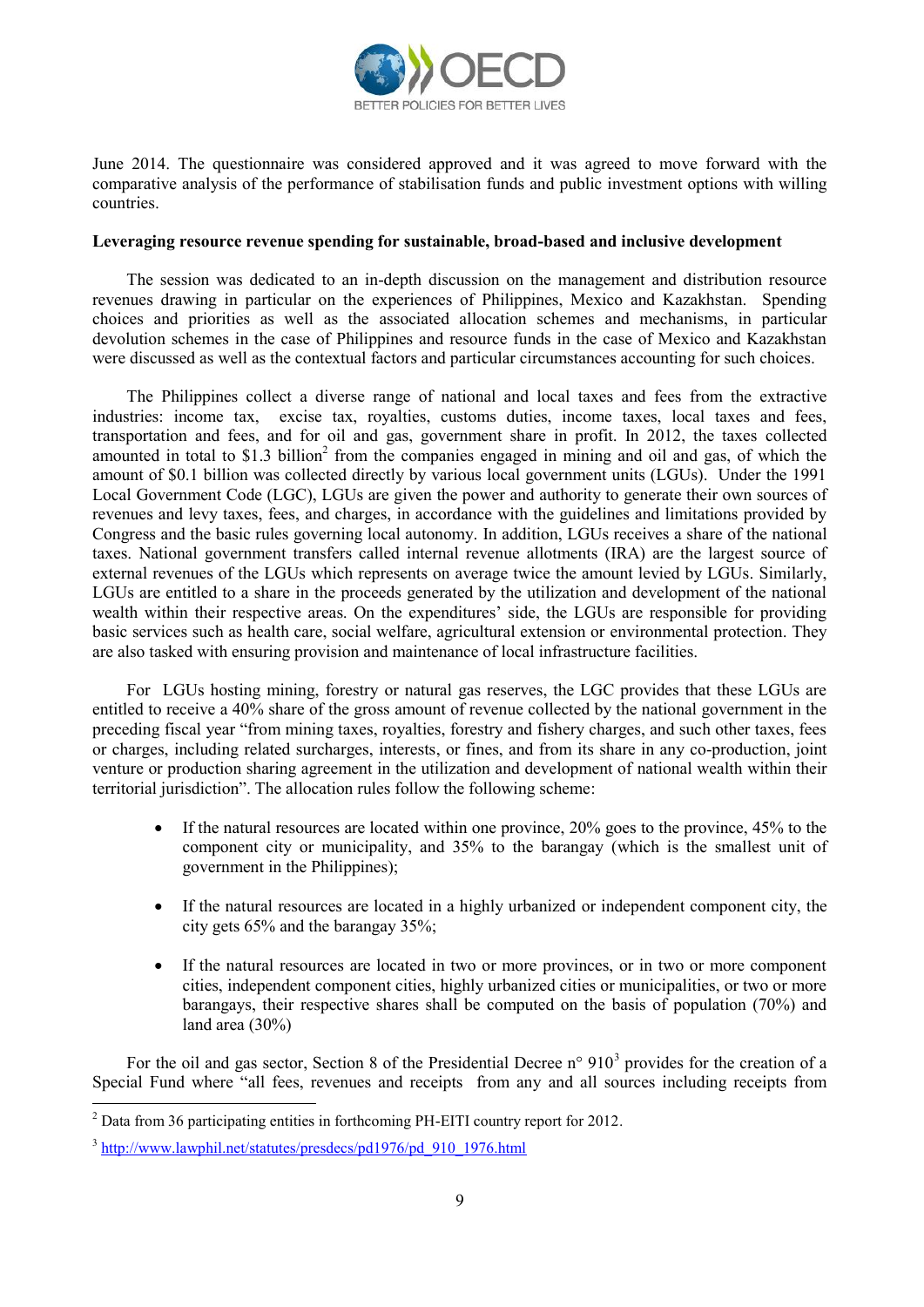

service contracts and agreements as well as the government share representing royalties, rentals, production share on service contracts and similar payments on the exploration, development and exploitation of energy resources" shall be directly transferred and "used to finance energy resource development and exploitation programs and projects of the government and for such purposes as may be directed by the President".

Preliminary findings of the PH-EITI report show that there is some room for improvement in the way revenues are collected and distributed. With regard to the collection process more specifically, noncollection of taxes has been observed in several cases due to LGUs' lack of capacity to enforce legislation or lack of awareness about their entitlements. Similarly, the distribution process suffers from a few weaknesses such as a lack of transparency on the origins of the national government transfers. Indeed, LGUs receive an aggregated amount of revenues from the Department of Budget and Management without distinguishing the source of the revenues. This practice prevents LGUs from carrying out verifications and cross-checking that they received the correct amount and from adequately planning their annual budget. Other improper practices include misallocation of the funds received by LGUs from national government transfers, delays in the transfer of revenues from national government rendering budget forecasts challenging. Moreover, the combination of a sophisticated collection and allocation scheme and unclear or non-transparent devolution practices tends to hide from LGUs the real benefits they can derive from hosting extractive activities in their jurisdiction. It provides in certain cases for example an incentive for LGUs to favor small-scale mining activities directly taxed by LGUs over large-scale mining projects that depend on the central tax administration (Large Taxpayer Service) for the collection of taxes even if the total amount collected in the end might be lower.

As a result, both LGUs and companies operating in resource-rich regions are favourable to reforms that would introduce more accountability and transparency in the process of collection and distribution of revenues. This includes - but is not limited to - measures such as disaggregating national government transfers to LGUs according to their source, reducing the delay in national government transfers to LGUs, building LGUs capacity for revenue collection, budget planning, prioritisation of policies, etc.

In Mexico, the fiscal regime applied to the oil and gas sector mainly includes corporate income tax, royalties and costs deductions. A standard 30 percent corporate tax shall apply to all investors, including PEMEX. This tax will still be transferred to the federal budget. Secondary laws establish that [PEMEX](http://www.dineroenimagen.com/2014-08-06/41478)  shall [contribute to the Ministry of Finance 11 percent less tax](http://www.dineroenimagen.com/2014-08-06/41478) than its high average of 69 percent of total income. Royalties shall be calculated according to the type of field, its production and the price of oil and gas and will be set upon contract signing. Royalties will be transferred to the newly created Mexican Petroleum Fund for Stabilization and Development, modelled on the Norwegian Fund.

The Mexican Petroleum Fund for Stabilization and Development will serve two objectives: budget stabilisation and long-term savings. The Fund will transfer revenues to the federal budget up to 4.7% of the GDP. The rest will be saved for future generation up to 3% of GDP. When long-term savings surpass 3% of GDP, the excess balance will be allocated as follows: at least 40% to long-term savings (until savings reach 10% of GDP); up to 10% to the Universal Pension System; up to 10% to science & technology and renewable energy projects; up to 30% to oil and gas project investment vehicle and infrastructure development; up to 10% to scholarships, connectivity enhancement projects and regional industrial development.

It was reported that Kazakhstan presents a strong fiscal profile ranking among the few countries in the world with a budgetary surplus in recent years. The government budget is reported in two forms: a headline state budget with a deficit ranging between 2 and 3 % over the past five years and a consolidated budget which takes into account government revenues from the oil and gas sector on the one hand and transfers from the National Fund into the budget on the other hand. On a consolidated basis, Kazakhstan's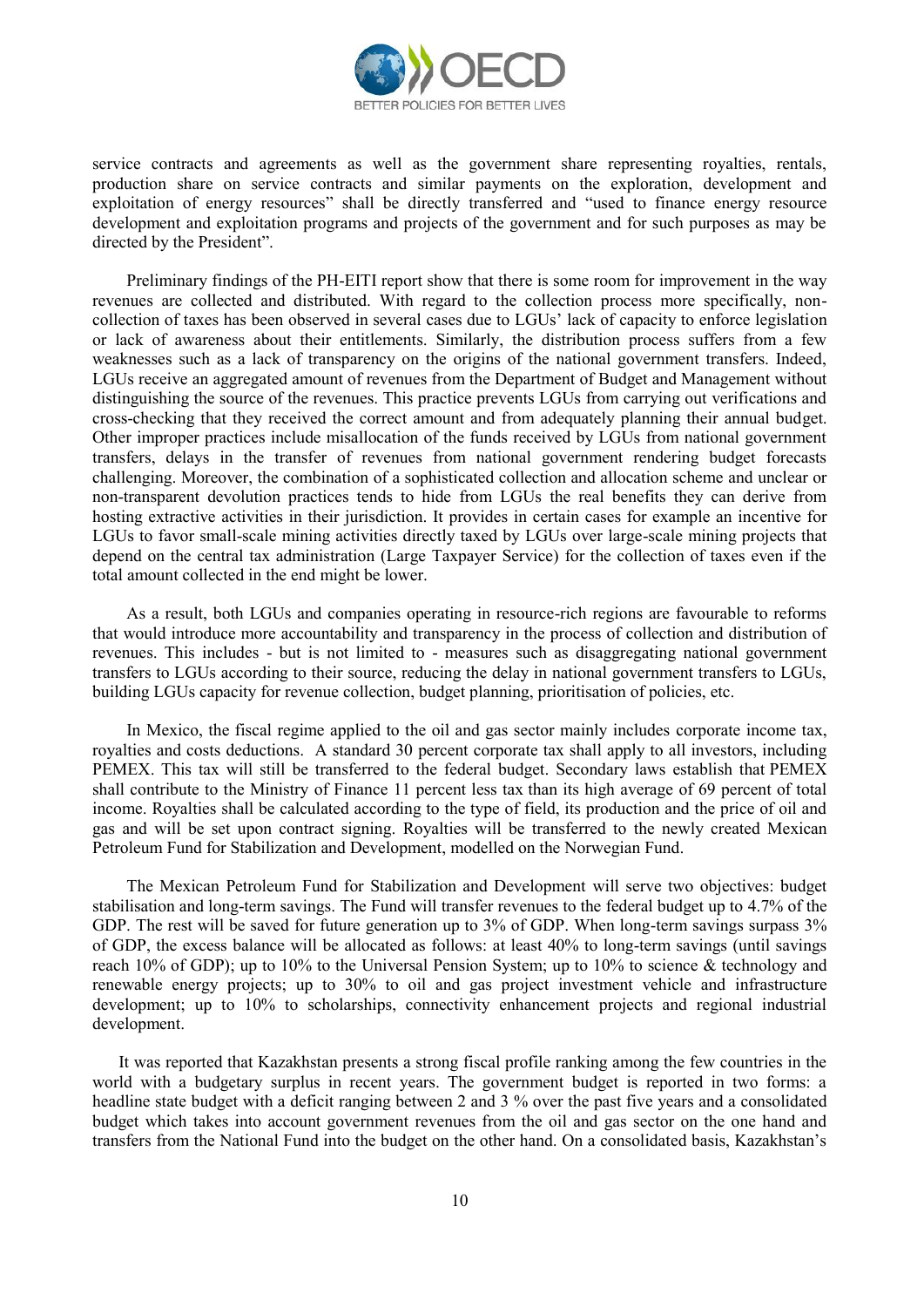

budget surplus was of 8% at the end of 2013. The Government has set as a medium-term fiscal objective to further reduce the non-oil budget deficit to 1.4% by 2020.

Kazakhstan set up a National Fund in 1998 which started operating in 2001. All revenues from oil and gas sector are channelled through this Fund. The National Fund of the Republic of Kazakhstan serves two objectives: budget stabilisation and long-term savings. Its assets today amount to around US \$75 billion which represents 36% of GDP of which 68% are allocated to savings while 32% are used for stabilisation. Starting from mid-2006 and until recently, the fiscal rule provided that a set amount in absolute terms of US \$8 billion per annum was transferred to the fiscal budget. This rule was modified in March 2012 to allow for the transfer of a flexible amount of US \$8 billion  $\pm 15\%$  and complemented by a new provision on targeted transfers aimed at introducing flexibility and counter-cyclicality in the management of fiscal revenues. Kazakhstan's medium-term fiscal framework is laid out in the Concept of New Budget Policy and the Concept for Formation and Use of National Fund Assets which stipulates that:

- Guaranteed transfer from the National Fund to the Republican Budget are fixed in absolute value of \$ 8 billion +/- 15% depending on the economic cycle.
- The minimum level of the National Fund savings are set at the level of 30% of the GDP at the end of each financial year.
- The National Fund assets should increase to \$ 180 billion by 2020.
- Targeted transfers can be allocated from the National Fund for socially significant major projects only at the request of the President of the Republic of Kazakhstan in the absence of alternative sources of funding.

This new fiscal rule on targeted transfers came as a response to sluggish domestic demand and the need to reduce dependence on exports. Targeted transfers in 2014-2015 were used for supporting the recovery of the banking sector through the purchase of non-performing loans (\$ 2.7 billion);providing cheap loans through banks to small and medium enterprises in the manufacturing sector (\$ 1.08 billion);financing industrial and infrastructure projects and infrastructure of free economic zones in the framework of the State program for industrial innovative development for 2015-2019 (\$ 1.1 billion);financing activities related to the World Exhibition "EXPO - 2017" (\$ 0.36 billion); building the new terminal and the reconstruction of the runway at the airport of Astana (\$ 0.16 billion); financing the new State Program of Infrastructure Development (\$ 3 billion annually during the period 2015-2017).

Targeted transfers are allocated at the request of the President of the Republic of Kazakhstan and upon decision made by a Council headed by the President and composed of the Presidents of the Senate and of the Lower Chamber, representatives of the government, the Director of the Central Bank, etc. The issue of possible political interference and discretionality in fiscal management was raised during the discussion. Moreover, Kazakhstan's fiscal rules have been subject to criticism by international organisations for being too strict and preventing from budgetary adjustments and counter-cyclicality. As a consequence, Kazakhstan is planning to introduce automatic stabilisers to automatically save more when commodity prices are high and transfer more in case of a downturn and a decrease of commodity prices. Kazakhstan provides an interesting example of how to move progressively from prudent fiscal management to a more balanced countercyclical fiscal policy.

Ghana created the Petroleum Holding Fund and the Ghana Petroleum Funds in 2011. All oil and gas revenues goes directly to the Petroleum Holding Fund. Part of the revenues is then reinvested in the Ghana National Petroleum Corporation (GNPC). Another share is allocated to the Ghana Petroleum Funds which serve the dual objective of saving for future generations (Heritage Fund) and smoothing the effects of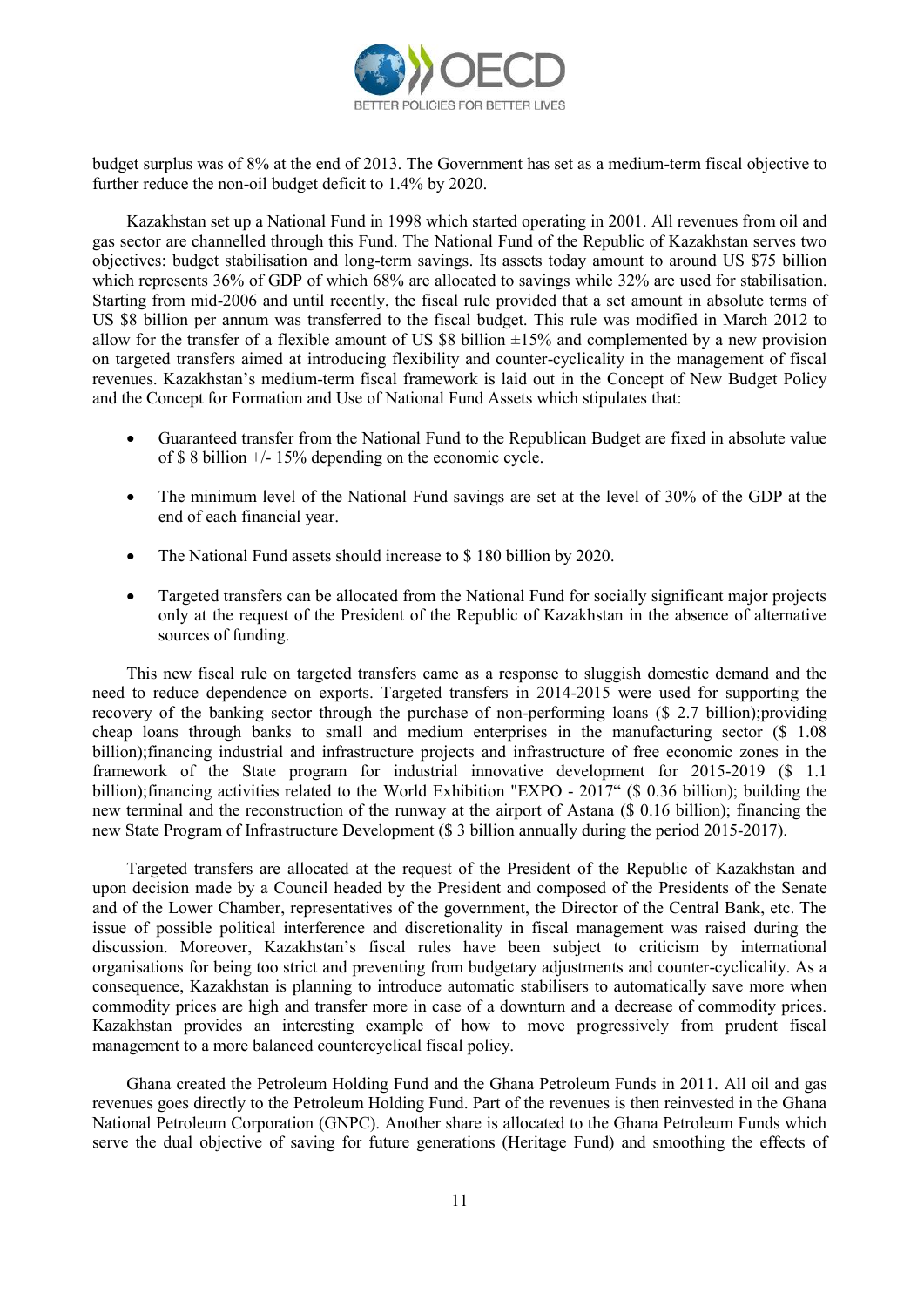

commodity price volatility and sustaining public expenditure in periods of revenue shortfalls (Stabilisation Fund). The remaining share is channelled to the national budget through the Annual Budget Funding Amount and shall serve for spending and investment in priority sectors such as agriculture, education, health and infrastructure.

The interventions and the subsequent discussions highlighted the importance of contextual factors in decisions over revenue management and distribution. With regard to spending choices, the trade-off to be made between saving for future generations and investing today for the development of the country will depend on the country development level and its current and future domestic investment needs. Similarly, the decision to invest abroad all the revenues from extractive resources as made by Norway or Kazakhstan to avoid currency over-appreciation might not be the most appropriate approach for countries with unfavourable borrowing position on international markets and dire needs for domestic investment. This is the case, for example, of Ghana which is a net borrower on international markets and borrows at commercial interest rates three to four times higher than its returns on investment. Ghana therefore recently revisited its strategy to invest resource revenues in domestic infrastructure development. Botswana has also made this choice of entirely devoting revenues from diamond extraction to investment in physical and human capital. With regard to budget allocation schemes, the level of devolution in the collection and allocation of revenues might depend on the distribution of natural resources over the national territory. If resource endowments tend to be even across regions, a system favouring devolution of power to subnational governments might be preferred. Otherwise, there might be a need for a certain level of centralisation to allow for a fairer and more balanced distribution of revenues across the territory. The recent reform in Colombia is illustrative in this regard and has been documented in the recent publication of the Inter-American Development Bank (IADB), *Transparent Governance in an Age of Abundance: Experiences from the Extractive Industries in Latin America and the Caribbean*<sup>4</sup> which looks into transparent revenue management practices in the region. The IADB has moreover supported the development of a tool by the Colombian government called Mapa Regalias<sup>5</sup> which was presented at the last meeting of the Policy Dialogue on 3-4 June 2014 and aims to foster greater transparency and citizen participation in the management and distribution of revenues.

# **Work Stream 3 – Getting Better Deals (Session 5)**

The session was chaired by Mr Kang-Hyeon Yun, Deputy Permanent Representative, Delegation of the Republic of Korea to the OECD.

### **Establishing appropriate prices for minerals**

The discussion was introduced by the OECD's Tax and Development Taskforce Secretariat which is a joint initiative between the OECD's Centre for Tax Policy and Administration and Development Cooperation Directorate.

Previous consultations had shown that there is considerable interest in assisting revenue authorities to obtain the information they need to verify the prices reported by (and the resulting taxable profits of) multinational enterprises extracting and exporting natural resources. The OECD was mandated at the last meeting of the Policy Dialogue on 3-4 June, to undertake a feasibility study on a database or equivalent tools to establish benchmark prices for mineral commodities.

<sup>4</sup> Cruz Vieyra J. and M. Masson (2014), *Transparent Governance in an Age of Abundance: Experiences from the Extractive Industries in Latin America and the Caribbean*, Inter-American Development Bank, Washington, D.C.<http://publications.iadb.org/handle/11319/6681>

<sup>5</sup> <http://maparegalias.sgr.gov.co/#/>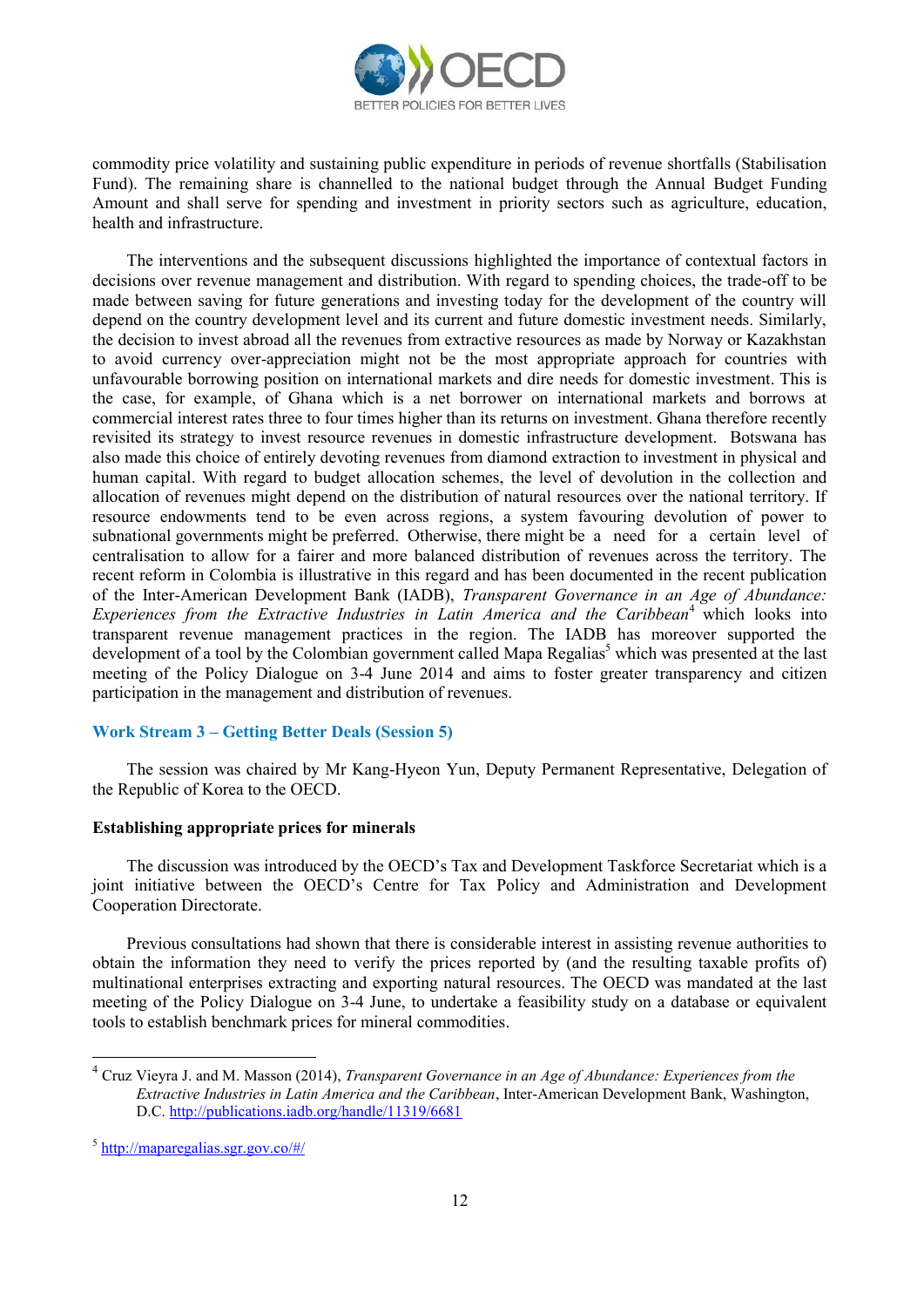

This work also finds its origins in the interest by other international processes such as the G8 and G20. In particular, the G20 Development Working Group has mandated the OECD to commence a study on the feasibility of addressing the information gap on prices of some natural minerals sold in an intermediate form.

The rationale for undertaking this work was explained as follows. When minerals are traded as raw ores or in intermediate, processed forms, companies often set prices by reference to quoted prices for the commodity in a form further along the value chain (for example, a copper ore with specific characteristics might be priced with reference to the price for pure copper, the latter being publicly available). Tax authorities need to establish whether those pricing adjustments are appropriate and based on common industry practices, and also whether they align with what would have been agreed between independent parties for transactions of the commodity in comparable circumstances. But in practice this can be hard to ascertain given the information needed on the taxpayer's transaction and business, as well as on the industry in general.

It was reminded that this debate is strongly connected to the wider OECD work on Base Erosion and Profit Shifting (BEPS) that is ongoing. The BEPS project encompasses a broader set of actions aimed at ensuring that taxes are paid where the substantive activities supposed to generate these tax revenues are actually undertaken.

It was observed that a database of prices was a problematic solution to these challenges, given the considerable diversity in mining conditions globally, and a more sustainable way forward was proposed to provide revenue authorities the tools and information needed to verify the prices themselves.

To do so, the OECD proposed four areas of work:

- a survey of developing country tax authorities on the challenges faced in accessing the information needed to undertake mineral pricing;
- a survey of OECD tax administrators with significant extractive sectors to examine the routine adjustments made to publicly available prices;
- a note on existing data sources that can help administrators to ascertain prices and perform associated adjustments; and
- an initial study of 3 minerals (iron ore, copper and gold) to identify common contract terms and the information needed to apply transfer pricing approaches.

Participants welcomed this proposal as a way to address many of the issues faced by countries producing and exporting minerals. It would strengthen tax authorities' capacities by providing them with adequate tools for determining the required adjustments to be made to publicly available prices and establishing whether appropriate prices for their minerals are being used. This work is intended to enable countries tackle more effectively transfer pricing issues and reduce asymmetry of information. This would be particularly relevant and timely in the context of countries having undertaken a comprehensive reform of their fiscal regime such as Philippines and Ghana.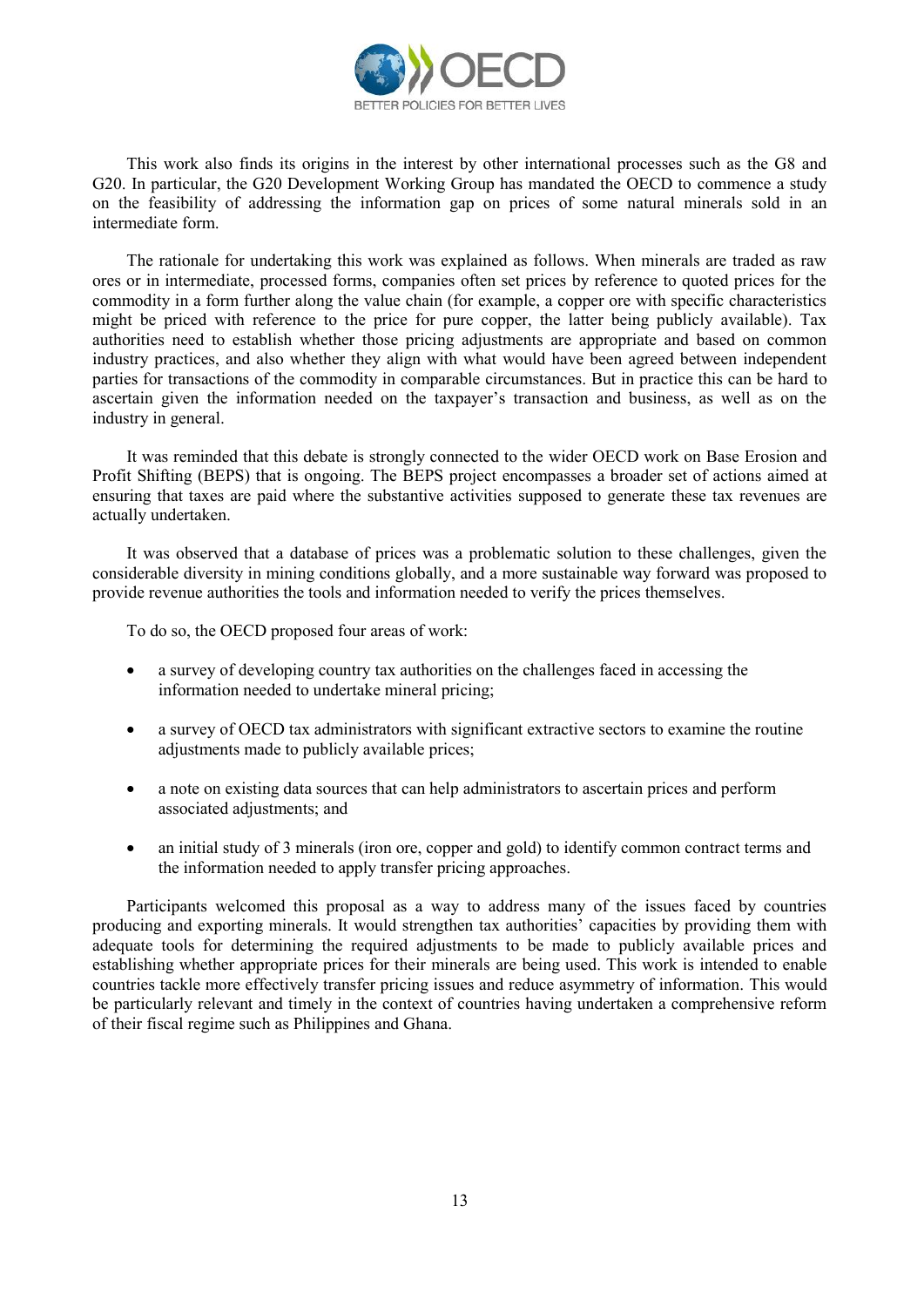

### **Supporting complex contract negotiations**

Participants received an update on the G7 CONNEX Initiative aimed at strengthening assistance to developing countries for complex contract negotiation. The initiative was launched in June 2014 at the Brussels G7 Summit with a view to "providing developing country partners with extended and concrete expertise for negotiating complex commercial contracts, focusing initially on the extractives sector".

As a first step, G7 leaders agreed to set up a central resource hub bringing together all information and guidance on contract negotiations and on existing contract negotiation support facilities. The Negotiation Support Portal<sup>6</sup>, hosted and managed by the Columbia Centre on Sustainable Investment was launched earlier this year in June.

The next step is to set up multi-disciplinary teams of experts (lawyers, geologist, engineers, etc.) to provide rapid and holistic type of assistance to complex contract negotiations. Implementation issues are currently under examination including the most appropriate administrative model and the most appropriate legal framework to use. In October, a workshop was organised to discuss the modalities and legal conditions for expert teams to be deployed on the ground (code of conduct, mandate letter, etc.). In the run up to the next G7 Summit in Germany on 7-8 June 2015, consultations will be organised in February - March 2015 involving existing service providers, developing countries, companies, civil society.

## **Work Stream 4 - Detecting corruption risks in extractives (Session 1)**

The session chaired by Nicola Bonucci, Director for Legal Affairs and Representative to the G20 Anticorruption Working Group, OECD, provided the opportunity to share the results of ongoing analysis carried out by the G20, the OECD, UNDP and the World Bank aimed at characterising and managing corruption risk in extractives.

The OECD extrapolated relevant data and lessons for the extractive sector from the preliminary findings of its upcoming Foreign Bribery report<sup>7</sup> launched on 2 December 2014, from the Trace compendium database <sup>8</sup> and from case studies<sup>9</sup> related to the anti-corruption chapter of the OECD Guidelines for Multinational Enterprises. The World Bank and UNDP respectively presented the results of

<sup>&</sup>lt;sup>6</sup> <http://www.negotiationsupport.org/>

<sup>&</sup>lt;sup>7</sup> The OECD Foreign Bribery Report seeks to illustrate the crime of foreign bribery in real terms. It focuses on transnational corruption drawing on the data emerging from foreign bribery enforcement actions concluded since the entry into force of the OECD Anti-Bribery Convention in 1999. The report aims to support the work of the G20 Anti-Corruption Working Group in its efforts to combat transnational corruption. <http://www.oecd.org/corruption/launch-foreign-bribery-report.htm>

<sup>8</sup> Trace compendium is a database of summaries of both completed and ongoing international anti-bribery enforcement actions. Most actions included in the TRACE Compendium are Foreign Corrupt Practices Act ("FCPA") enforcement actions brought by the U.S. Department of Justice ("DOJ") and/or the U.S. Securities and Exchange Commission ("SEC"). However, the TRACE Compendium also includes the growing number of international anti-bribery enforcement actions brought by enforcement authorities outside of the United States, particularly amongst signatories to the OECD Anti-Bribery Convention. Enforcement activity included in the TRACE Compendium shares one characteristic: the conduct at issue – the bribery – crosses an international border. Domestic anti-bribery prosecutions and investigations are outside the scope of the TRACE Compendium. <http://www.traceinternational.org/compendium/>

<sup>&</sup>lt;sup>9</sup> The OECD Watch's online case database contains information on OECD Guidelines cases raised by civil society organisations at National Contact Points. The database contains relevant information about the cases, including the complaint, supporting documents, letters and statements. It covers 34 OECD and 12 non-OECD countries. <http://oecdwatch.org/cases>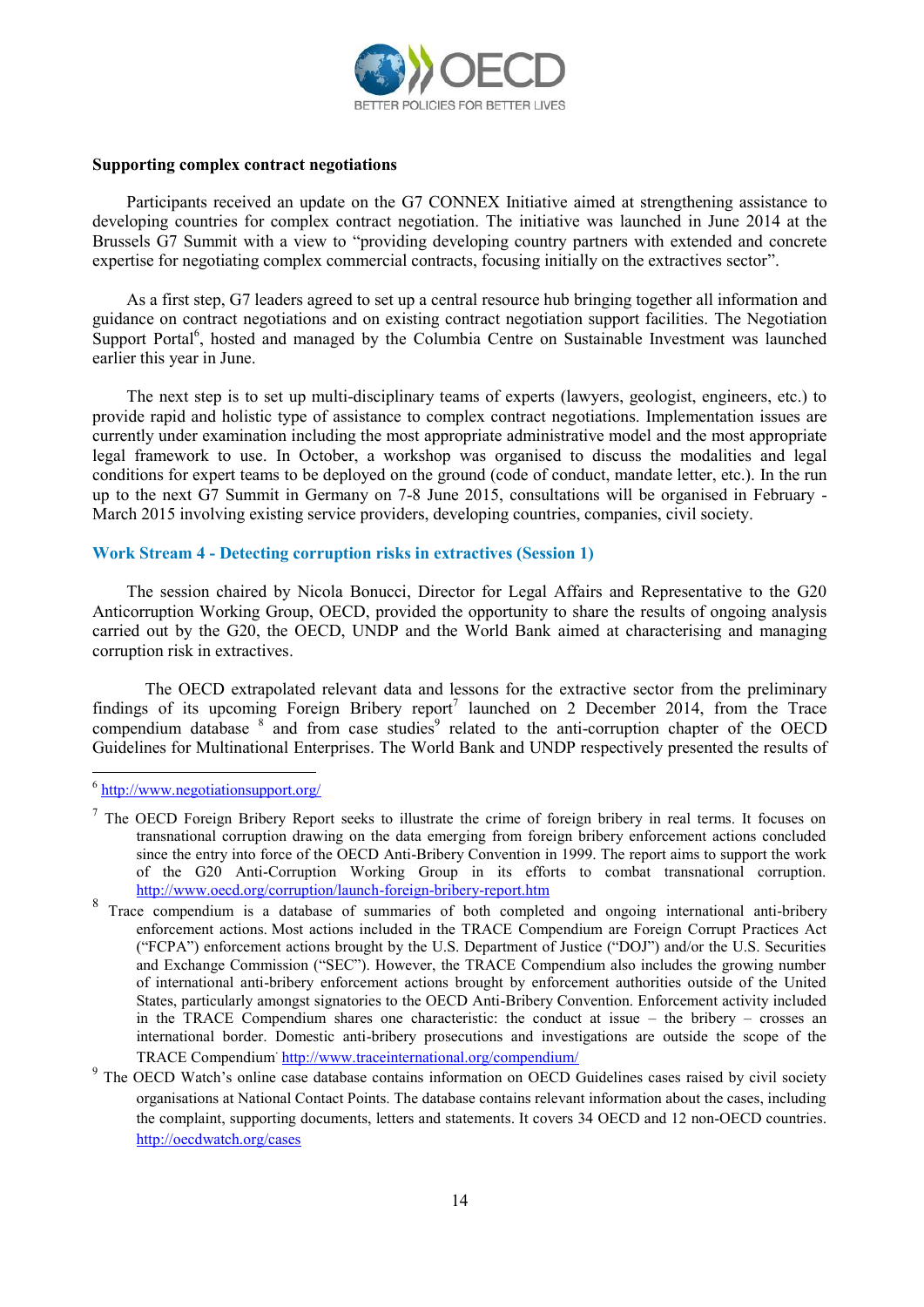

a mapping exercise and an analytical framework to identify and better manage corruption risks all along the value chain of extractives that will be piloted in selected countries.

Preliminary findings of the OECD Foreign Bribery Report show that one case out of five has to do with the extractive sector and that bribery cases commonly involve State-Owned Enterprises (SOEs), a result corroborated by the Trace Compendium which shows that 27% of cases analysed have involved SOEs comprising 80% of the total value of bribes. Public procurement in general tends to concentrate a relatively higher number of the investigated corruption cases. This often results from lax legislation or procedures which provide public officials with higher leeway and discretionary power. While the main contract might often be subject to high scrutiny for corruption risks detection in public procurement, one intervention drew attention to alternative bribery channels in public procurement such as ancillary and offset contracts. The OECD work also identifies the mismanagement of social development funds financed by extractive industries to support local communities' development as another high risk area. Two cases of mismanagement of development funds in the extractive sector in Liberia and the Philippines were reported to National Contact Points, agencies set up in countries adhering to the OECD Guidelines for Multinational Enterprises in order to handle enquiries, and contribute to the resolution of issues that arise from the alleged non-observance of the guidelines in specific instances. Though it is difficult to draw general conclusions due to the relatively low number of cases available, emphasis was put on the need for closer follow-up and monitoring (e.g. project financing through several instalments). Successful experiences in this regard can be found in Guinea where co-operation committees composed of representatives of mining industries, civil society and local authorities have been set up in mining sites with a view to ensuring regular monitoring and evaluation of the development plans elaborated by local communities and financed by companies.

As an input to the G20 Anti-Corruption Working Group led by Indonesia, the United Kingdom and the United States, the World Bank has conducted a joint study with the OECD on corruption and growth to assess and measure the impact of corruption on growth performance as well as a mapping of corruption risks all along the value chain of extractives. Furthermore, the World Bank is carrying out a survey among G20 countries in order to identify good practices and examples of mitigation measures put in place in G20 countries.

The World Bank's study on corruption and growth confirms a first intuition that corruption has a negative impact on growth with direct implications on the costs of projects for both the private and public sector. It also bears indirect consequences such as institutional weakening, citizens' trust erosion, reduction of incentives for innovation, increase in inequalities, etc. At the macroeconomic level, in addition to creating a huge drain in state revenues, corruption negatively affects decisions on budget allocation, impedes proper regulation and puts additional burden on the markets by rendering costs of doing business unpredictable and creating unnecessary trade barriers. Finally, corruption is usually tightly associated with criminal activities like money laundering, tax evasion, illicit trade or misuse of corporate assets.

The World Bank's mapping exercise of corruption risks in extractives identifies 5 phases in the extractive value chain where corruption risks may arise: i) Contract and license awarding; ii) Legal and regulatory enforcement; iii) Tax and royalty collection; iv) Revenue management and allocation and v) Development project investment. In the bidding process phase, the identified corruption risks include disclosure of information about geological information to potential bidders, non-compliance with the payment of the signature bonus<sup>10</sup> determined in auction, elite capture as a result of misapplication of local content development clauses mandating equity participation of SOEs or domestic private companies. As mentioned earlier, SOEs and national companies are areas of special concerns in particular with regard to

 $10$  The bonus bid or signature bonus is the upfront payment determined in auction for the right to explore and develop the block during the license period.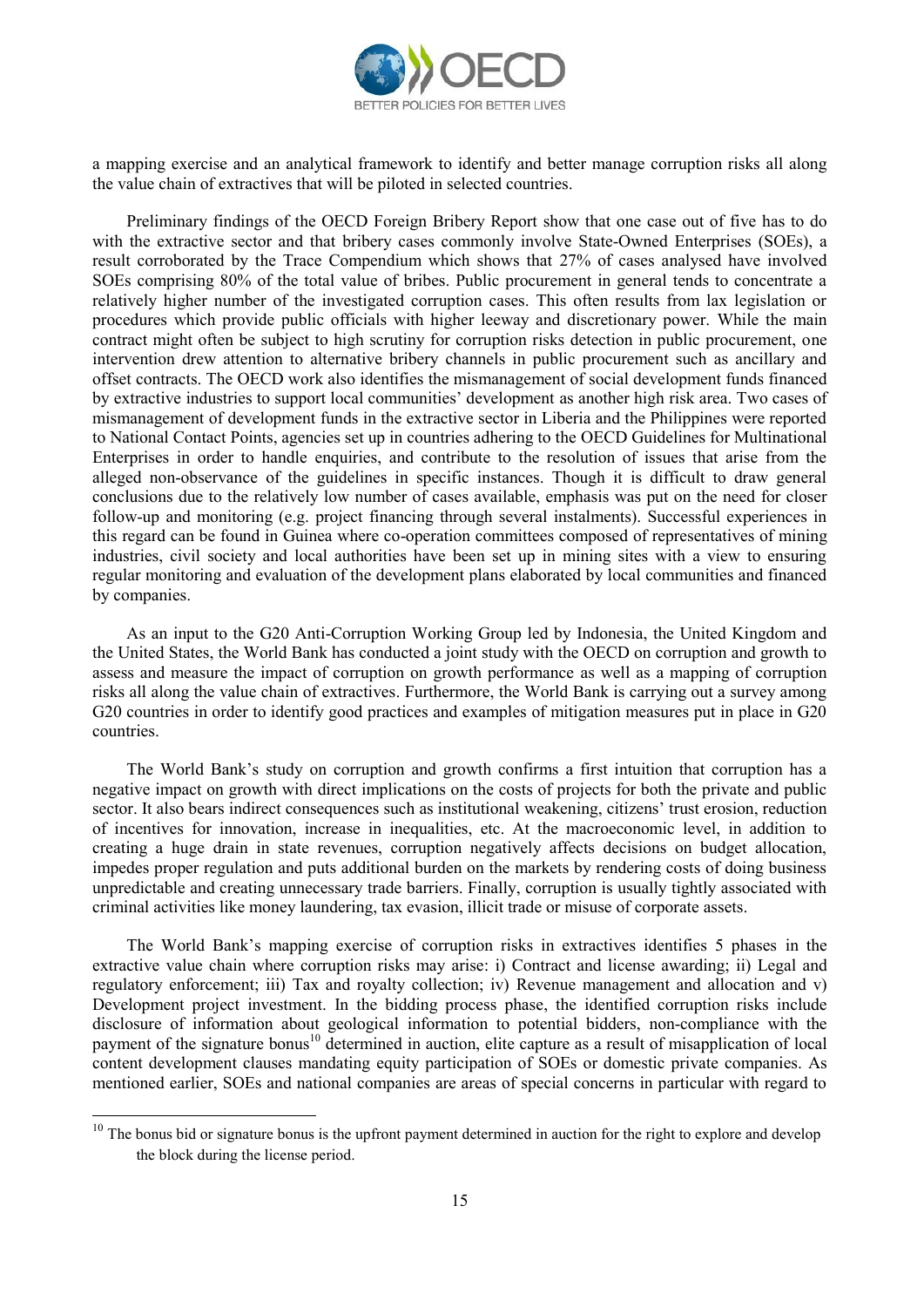

possible in-kind payments as part of the Production Sharing Agreements or opaque and complex transactions relating to the trading and selling of oil. Additionally, the mapping draws attention on opportunities for bribery that may arise from a privatisation agenda that would not be properly conducted. With regard to the tax collection phase, the World Bank points out to a series of practices known as transfer pricing and profit shifting that cannot be characterised as corruption, yet contribute to significantly eroding the tax base. Weak capacities in tax administration, lack of coordination and exchange of information further contribute to favouring the emergence of corruptive behaviours. In the revenue management and allocation phase, the lack of transparency in the management of Sovereign Wealth Funds offers favourable conditions to corruption and bribery. In addition, earmarked or mandatory revenue transfers to subnational governments have become an area of major concerns over potential corruption risks.

The results of the questionnaire on mitigation measures circulated among G20 countries have not yet been compiled and analysed. Yet, a preliminary screening allows already for the identification of good practices in the field of contract and license enforcement in Brazil, Canada, Mexico, the United Kingdom and the United States; with regard to access to geological information in Argentina, Australia, Canada and the United States; in the field of law and regulation enforcement in Brazil, Indonesia, Mexico and South Africa; in the management of SOEs in Brazil, China and Saudi Arabia; and in the area of revenue allocation in European countries and the United States.

 Similarly, UNDP is developing a Practitioner's Guide for Corruption Risk Management in Extractive Industries which shall be published soon. This work comes within the broader framework of a recently approved UNDP strategy on Extractive Industries for Sustainable Development. In addition, it builds on the work carried out by UNDP in other sector such as health, education, water and forestry. UNDP identifies 5 main phases in the extractive value chain which parallel to some extent the 5 phases of the World Bank's mapping exercise: i) Policy, institutional and legal framework design; ii) Concession and contract negotiation; iii) Extraction operations and regulatory compliance; iv) Revenue generation and fiscal management and v) Expenditure management. In each phase, the guide aims to identify and prioritize corruption risks; develop tools that can be used to tackle corruption vulnerabilities; develop a roadmap to effectively mitigate corruption risks; and ensure that those risks are regularly monitored and assessed. The guide's approach to managing corruption risks is based on a rating of those risks combining the measure of the likelihood that corruption may occur with the measure of its potential impact. Key success factors for the effective design and implementation of a corruption risk management process include securing country commitment at the highest political level, fostering ownership from key groups as well as mapping out the level of power influence and interests.

Interventions generally acknowledged the benefits of going beyond a purely judicial and enforcement approach and to complement judicial instruments with cooperation and prevention-oriented mechanisms. Participants welcomed the Policy Dialogue as an initiative that could contribute to achieving this objective. Other cooperation or prevention-oriented mechanisms include the joint OECD - Basel Governance Institute High Level Reporting Mechanism<sup>11</sup> aimed at addressing allegations of bribery solicitation by public officials through confidential reporting by companies to a dedicated and high-level institution tasked with responding swiftly and in a non-bureaucratic manner. The mechanism has been piloted in Colombia focusing on public procurement and infrastructure and should be tested next in Panama. In general, interventions advocated for appropriate checks and balances between the different stakeholders as efficient firewalls and prevention methods against corruption risks. For NGOs in particular, fostering international NGO coalition to act on the ground can help hedge against corruption risks.

<sup>&</sup>lt;sup>11</sup> http://www<u>.collective-action.com/initiatives/hlrm</u>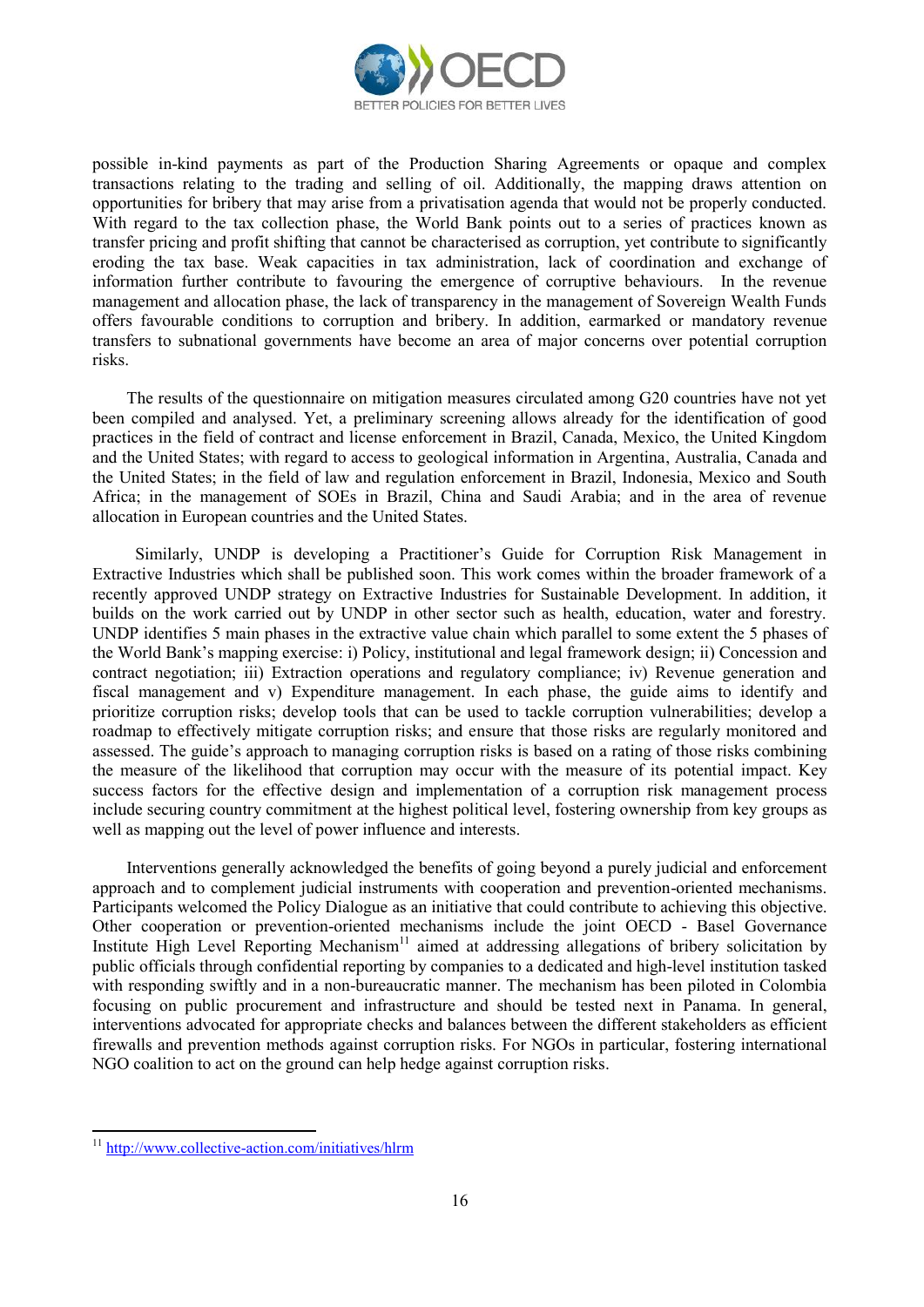

Moreover, several participants advocated for measures reducing asymmetries of information and facilitating access to information as powerful means to mitigate corruption risks. Transparency and access to information should be sought across the value chain including information about the final beneficial owner which is rarely disclosed. Participants shared concrete examples and practices for improving circulation of information among stakeholders. The case of training provision to local communities on how to read and understand oil contracts by oil companies operating in Myanmar is illustrative in this regard. Other examples include the World Gold Council's recent publication on Responsible Gold Mining –Value Distribution that aims to improve transparency and access to information on the amount of money spent in and out of the country by its members<sup>12</sup>. It should be noted that though essential, access to information is only one first step towards increased accountability and reconciliation of sometimes antagonist interests and perceptions.

# **Key outcomes and ways forward**

## **Work Stream 1 – Shared Value Creation and Local Development**

Participants reiterated their commitment to further engage in this exercise of knowledge sharing with a view to enhancing collaborative approaches to shared value creation and better informing policy design and implementation at country level. The discussions offered the opportunity to assess signs of early impact of the work carried out so far as part of the first Work Stream. Indeed, it appears that as a result of constructive dialogue and cross-fertilisation of experiences, the Policy Dialogue has prompted the revision of the IPIECA Guidelines on Local Content and is contributing to shaping their content.

- The discussions allowed for a better understanding of the realities of extractive operations as well as the risks and challenges faced by extractive industries all along the project lifecycle. They also fostered greater mutual recognition of the different stakeholders' priorities and constraints. Moving forward, it was agreed to **complement the chart on opportunities for backward, forward and horizontal linkages for the oil and gas industry** with **a similar chart for the mining industry** developed by ICMM in consultation with its members.
- Participating countries and stakeholders in the consultation welcomed the *Draft Operational Framework on Public-Private Collaboration for Shared Resource-based Value Creation* and committed to working together to produce an advanced draft for the next meeting in June and come up with a final document for possible endorsement by the end of 2015. A Multi-Stakeholder Drafting Committee has been established for this purpose. **France, Ghana, Guinea, Norway South Africa, Switzerland, Antofagasta Minerals, Chilean Mining Council, Anglo American, International Council of Mining and Metals, IPIECA, FSG, Social Clarity and UNDP** expressed interest in joining. Interested parties and potential other volunteers are invited to **officially confirm in writing their willingness to participate in the Drafting Committee.** In addition, all participants are invited to send **first rounds of written comments** that shall be consolidated and serve as a basis for discussion in the first virtual meeting/conference call of the Drafting Committee in late January 2015. The calendar of monthly calls from January to April will be circulated to confirmed members of the Drafting Committee.
- Participating countries endorsed the *Conceptual Framework for Country Reviews on Shared Resource-based Value Creation* and agreed to move forward with in-country OECD and non-OECD collaborative analysis (at national or sub-national level), feeding into the comparative

<sup>12</sup> <https://eiti.org/files/Responsible-Gold-Mining-Value-Distribution.pdf>